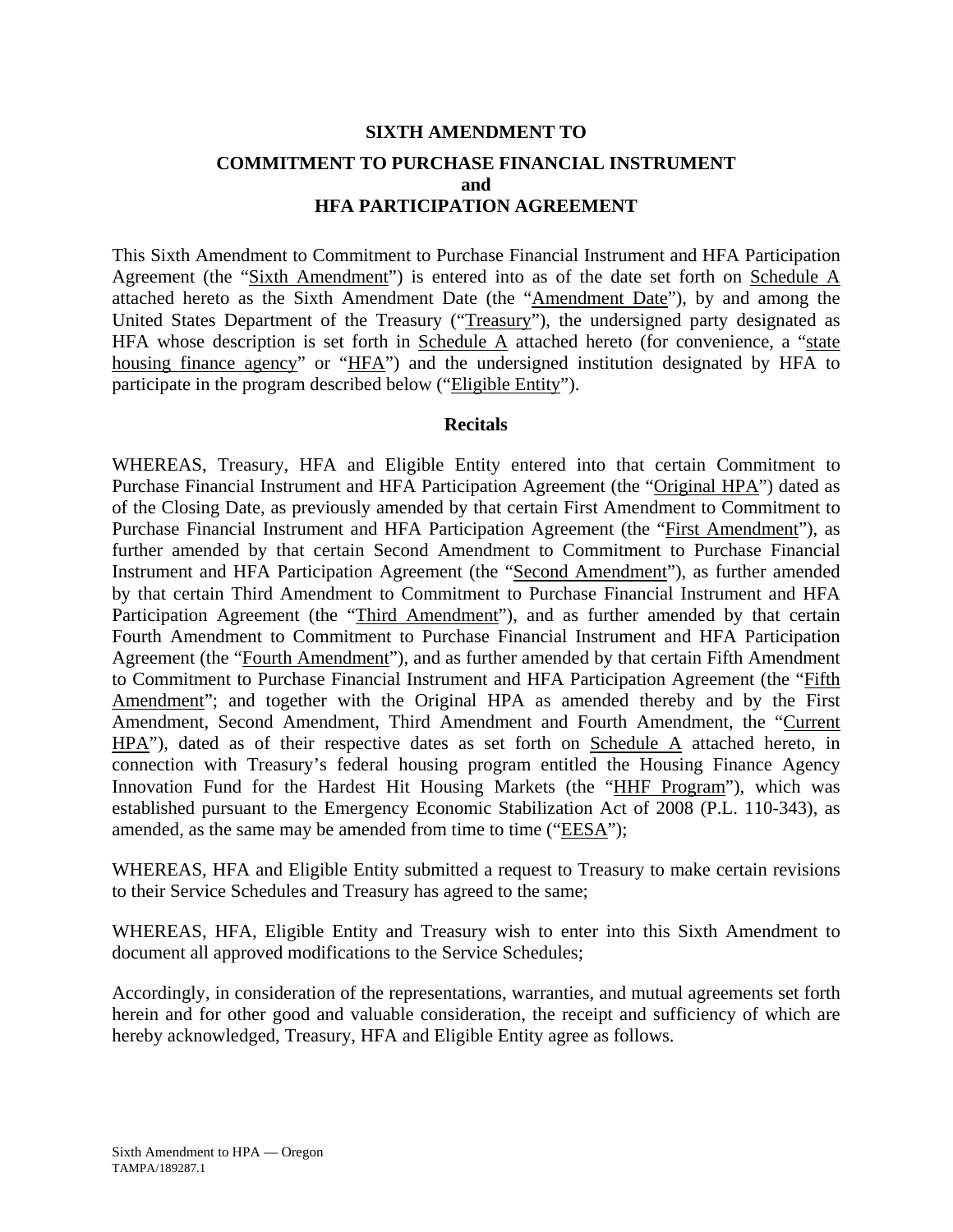## **Agreement**

## **1. Amendments**

A. Definitions. All references in the Current HPA to the "Agreement" shall mean the Current HPA, as further amended by this Sixth Amendment; and all references in the Current HPA to Schedules A or B shall mean the Schedules A or B attached to this Sixth Amendment. All references herein to the "HPA" shall mean the Current HPA, as further amended by this Sixth Amendment.

B. Schedule A. Schedule A attached to the Current HPA is hereby deleted in its entirety and replaced with Schedule A attached to this Sixth Amendment.

C. Schedule B. Schedule B attached to the Current HPA is hereby deleted in its entirety and replaced with Schedule B attached to this Sixth Amendment.

## **2. Representations, Warranties and Covenants**

A. HFA and Eligible Entity. HFA and Eligible Entity, each for itself, make the following representations, warranties and covenants to Treasury and the truth and accuracy of such representations and warranties and compliance with and performance of such covenants are continuing obligations of HFA and Eligible Entity, each as to itself. In the event that any of the representations or warranties made herein cease to be true and correct or HFA or Eligible Entity breaches any of its covenants made herein, HFA or Eligible Entity, as the case may be, agrees to notify Treasury immediately and the same shall constitute an Event of Default under the HPA.

(1) HFA and Eligible Entity each hereby certifies, represents and warrants as of the date hereof that each of the representations and warranties of HFA or Eligible Entity, as applicable, contained in the HPA are true, correct, accurate and complete in all material respects as of the date hereof. All covenants of HFA or Eligible Entity, as applicable, contained in the HPA shall remain in full force and effect and neither HFA, nor Eligible Entity is in breach of any such covenant.

(2) Eligible Entity has the full corporate power and authority to enter into, execute, and deliver this Sixth Amendment and any other closing documentation delivered to Treasury in connection with this Sixth Amendment, and to perform its obligations hereunder and thereunder.

(3) HFA has the full legal power and authority to enter into, execute, and deliver this Sixth Amendment and any other closing documentation delivered to Treasury in connection with this Sixth Amendment, and to perform its obligations hereunder and thereunder.

## **3. Miscellaneous**

A. The recitals set forth at the beginning of this Sixth Amendment are true and accurate and are incorporated herein by this reference.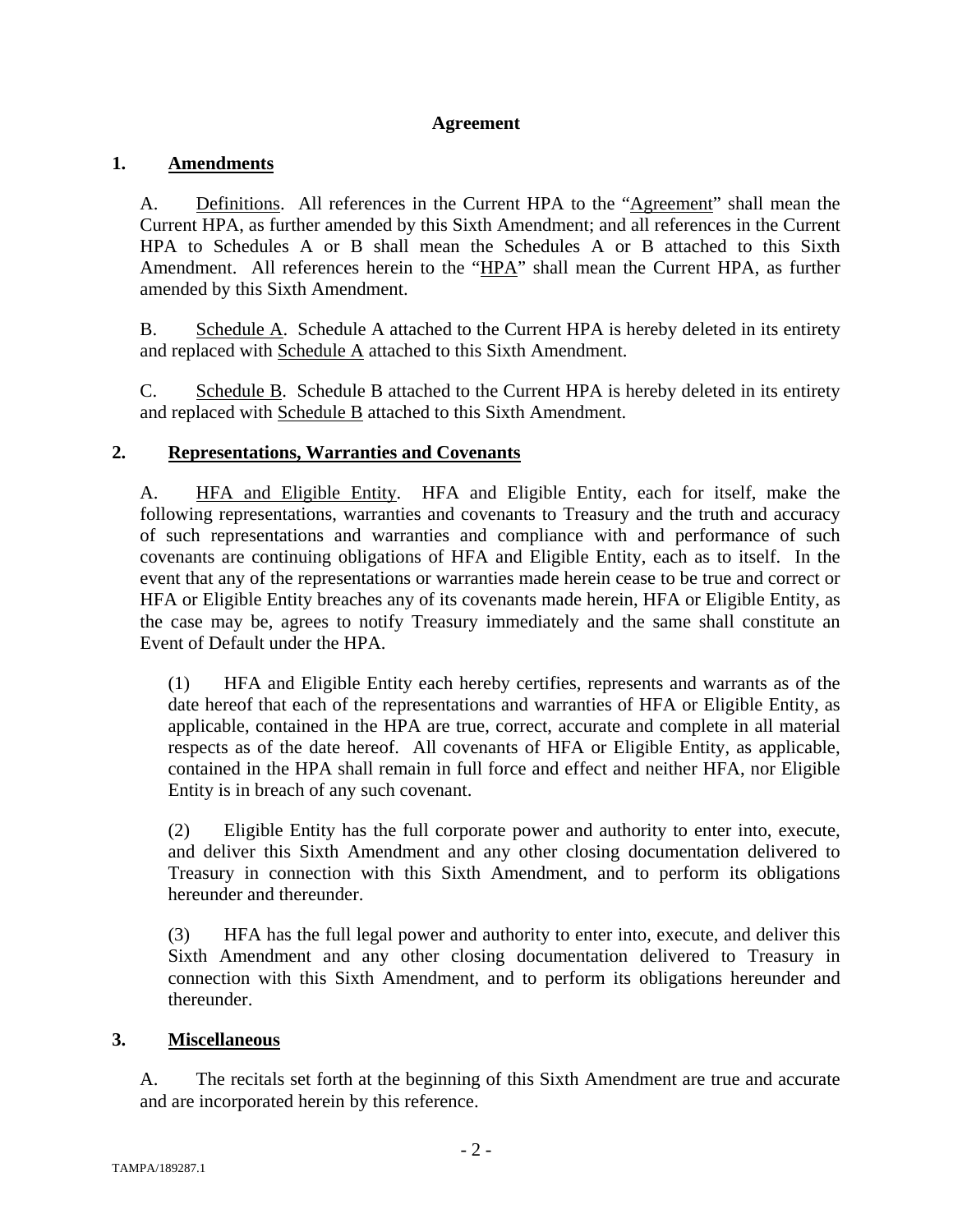B. Capitalized terms used but not defined herein shall have the meanings ascribed to them in the HPA.

C. Any provision of the HPA that is determined to be prohibited or unenforceable in any jurisdiction shall, as to such jurisdiction, be ineffective to the extent of such prohibition or unenforceability without invalidating the remaining provisions of the HPA, and no such prohibition or unenforceability in any jurisdiction shall invalidate such provision in any other jurisdiction.

D. This Sixth Amendment may be executed in two or more counterparts (and by different parties on separate counterparts), each of which shall be deemed an original, but all of which together shall constitute one and the same instrument. Facsimile or electronic copies of this Sixth Amendment shall be treated as originals for all purposes.

## [SIGNATURE PAGE FOLLOWS; REMAINDER OF PAGE INTENTIONALLY LEFT BLANK]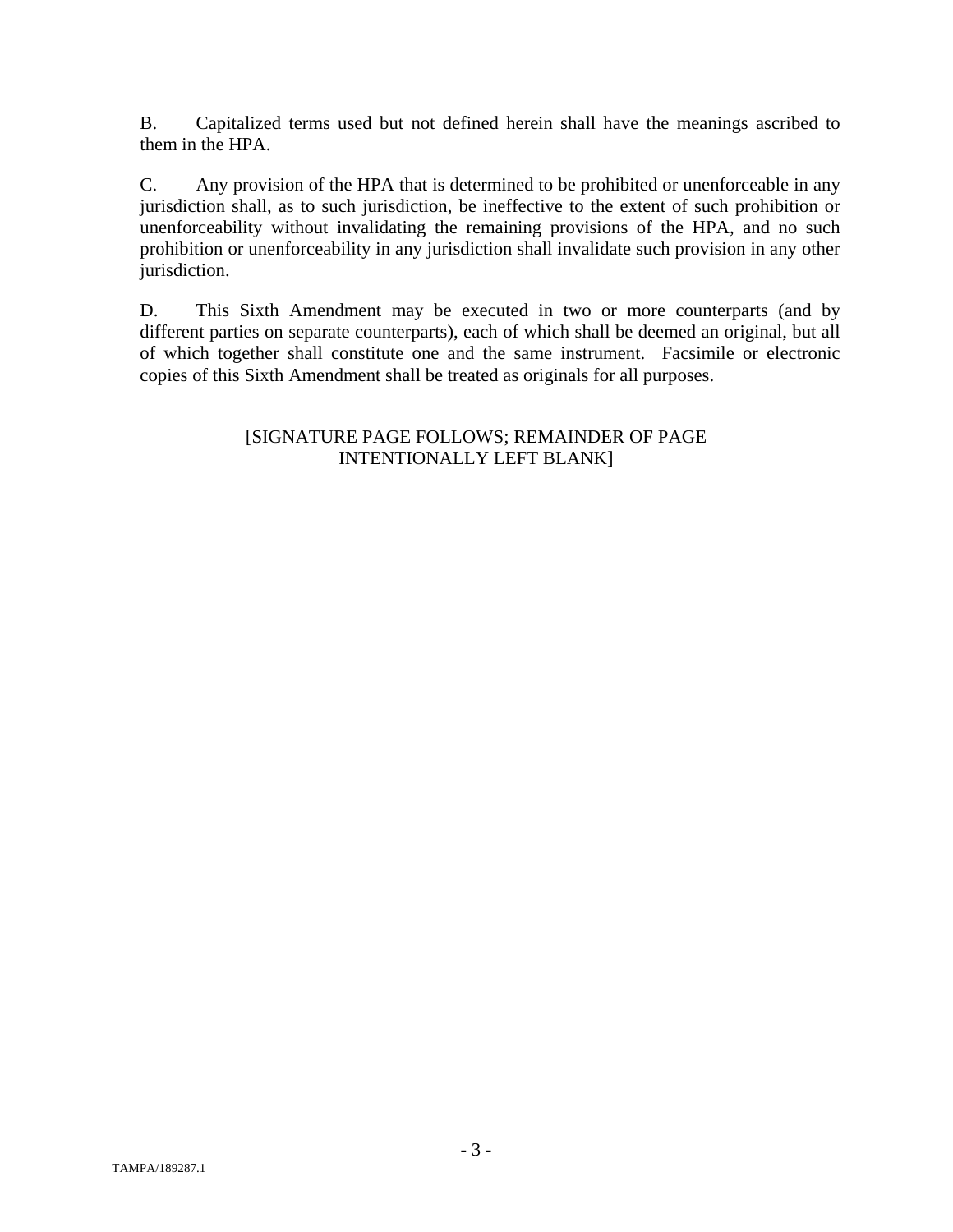**In Witness Whereof**, HFA, Eligible Entity and Treasury by their duly authorized officials hereby execute and deliver this Sixth Amendment to Commitment to Purchase Financial Instrument and HFA Participation Agreement as of the Amendment Date.

## **HFA**: **TREASURY**:

OREGON HOUSING AND COMMUNITY SERVICES

UNITED STATES DEPARTMENT OF THE **TREASURY** 

By:  $/s/Rick Crager$  By: Name: Rick Crager Name: Timothy G. Massad

Title: Acting Director Title: Assistant Secretary for Financial Stability

## **ELIGIBLE ENTITY**:

OREGON AFFORDABLE HOUSING ASSISTANCE CORPORATION

By: /s/ Rick Crager Name: Rick Crager Title: President

By: /s/ Nancy Cain Name: Nancy Cain Title: Treasurer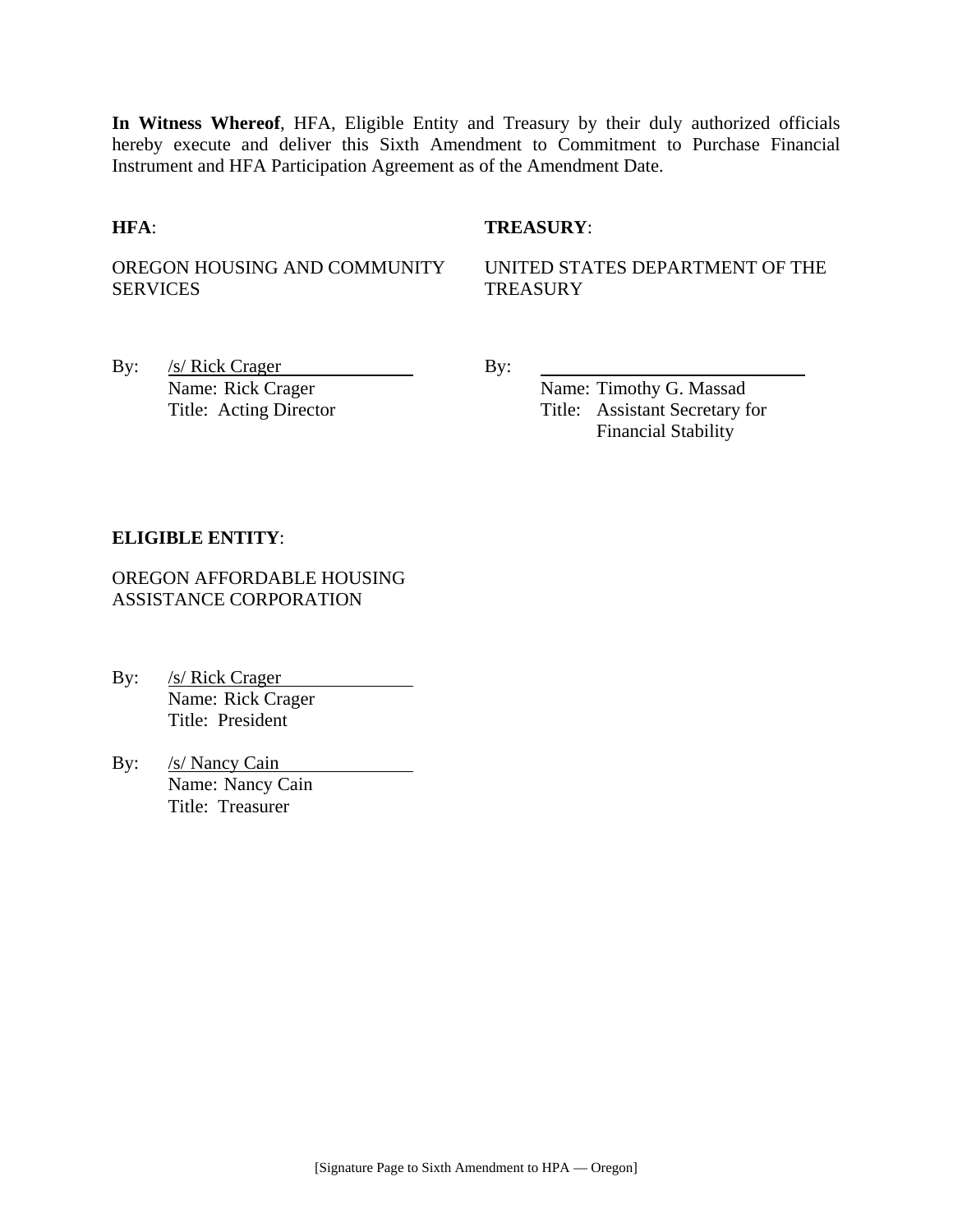In Witness Whereof, HFA, Eligible Entity and Treasury by their duly authorized officials hereby execute and deliver this Sixth Amendment to Commitment to Purchase Financial Instrument and HFA Participation Agreement as of the Amendment Date.

HFA:

By:

#### **TREASURY:**

OREGON HOUSING AND COMMUNITY **SERVICES** 

UNITED STATES DEPARTMENT OF THE **TREASURY** 

 $By:$ 

Name: Timothy G. Massad Title: Assistant Secretary for **Financial Stability** 

### **ELIGIBLE ENTITY:**

OREGON AFFORDABLE HOUSING ASSISTANCE CORPORATION

Name: Rick Crager

Title: Acting Director

By:

Name: Rick Crager Title: President

By:

Name: Nancy Cain Title: Treasurer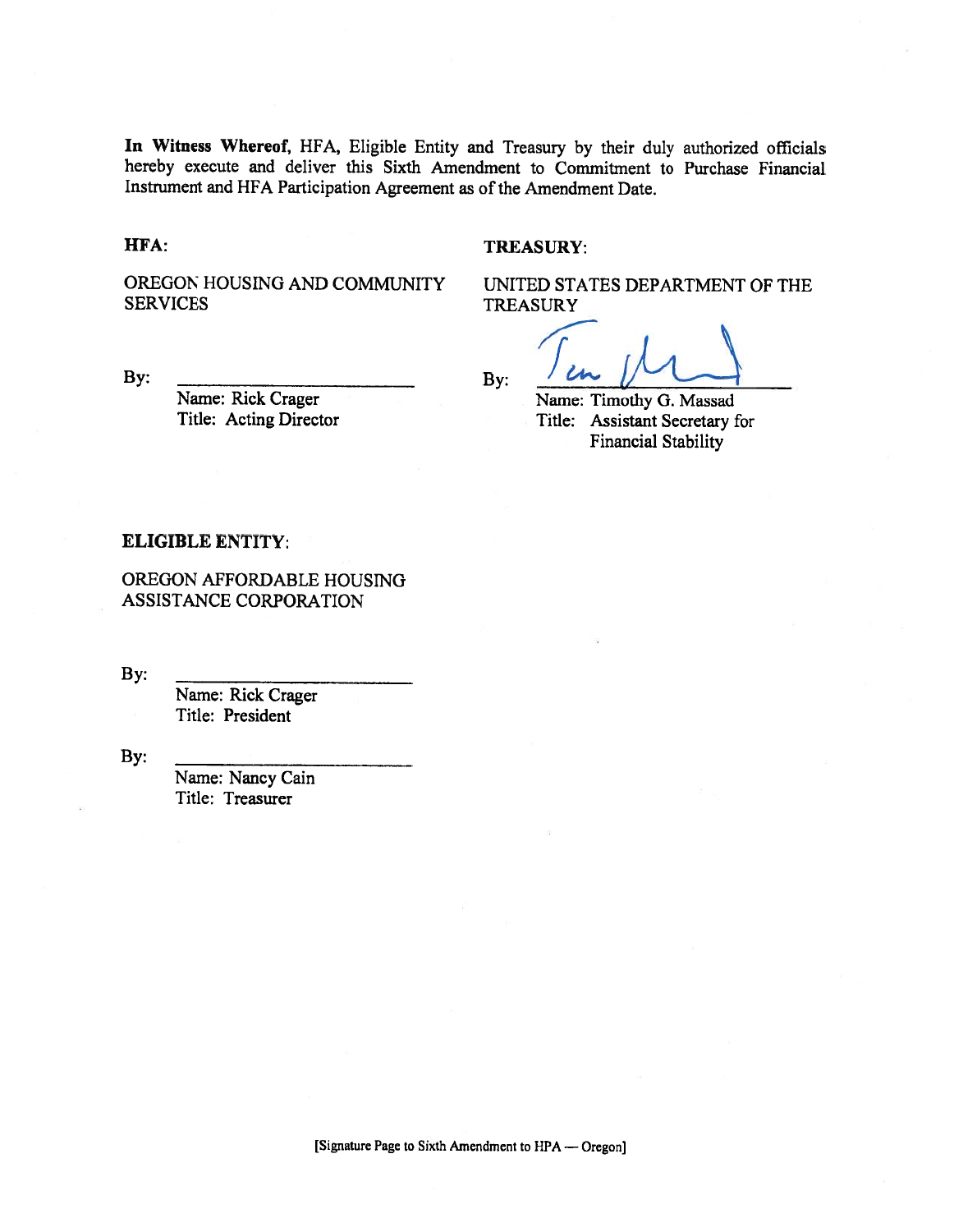# **EXHIBITS AND SCHEDULES**

Schedule A Basic Information

Schedule B Service Schedules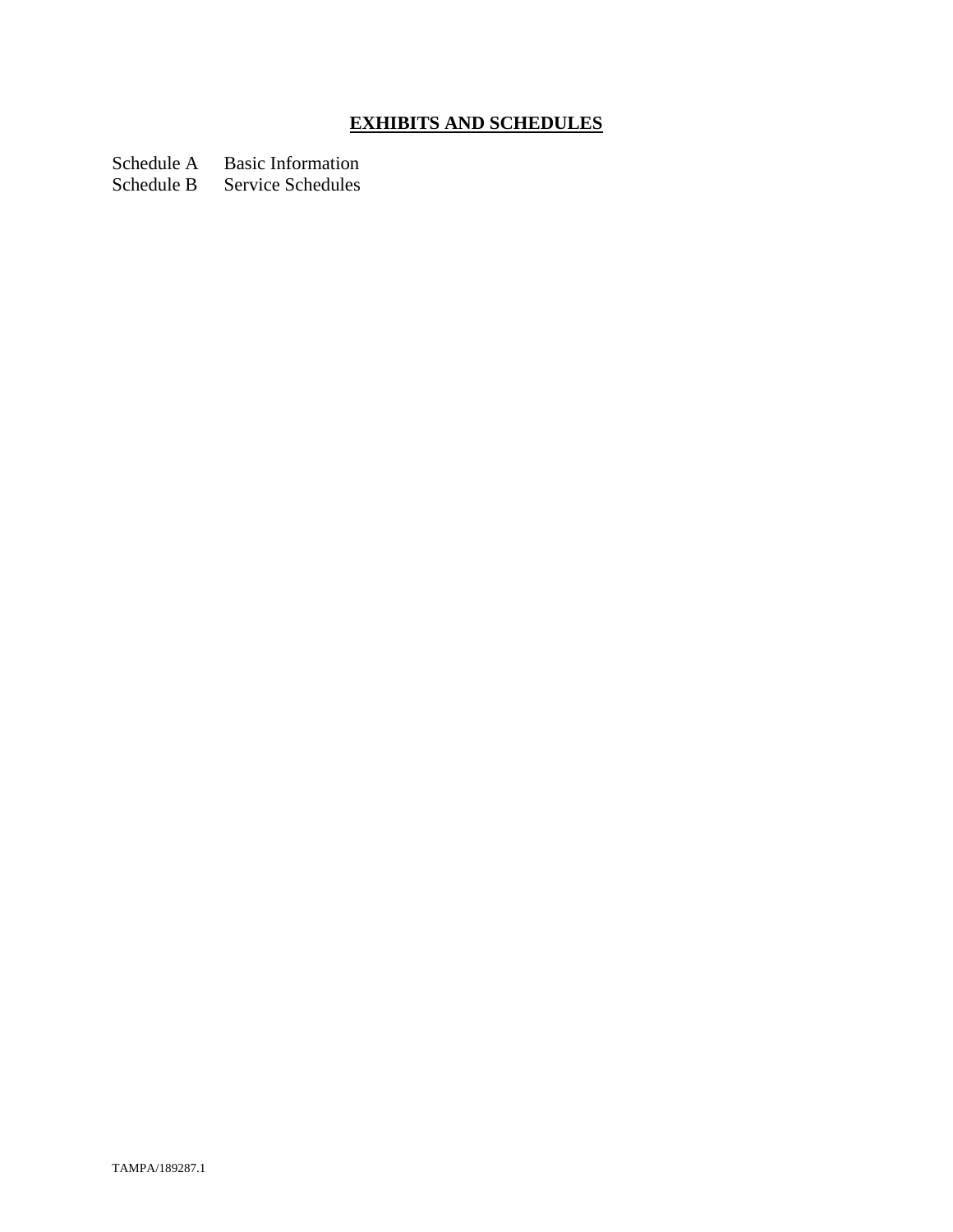## **SCHEDULE A**

# **BASIC INFORMATION**

| Eligible Entity Information:<br>Name of the Eligible Entity: | Oregon Affordable Housing Assistance<br>Corporation |  |
|--------------------------------------------------------------|-----------------------------------------------------|--|
| Corporate or other organizational form:                      | Nonprofit corporation                               |  |
| Jurisdiction of organization:                                | Oregon                                              |  |
| Notice Information:                                          |                                                     |  |

| <b>HFA</b> Information:<br>Name of HFA: | Oregon Housing and Community Services                                        |
|-----------------------------------------|------------------------------------------------------------------------------|
| Organizational form:                    | A department of the State of Oregon under<br>the laws of the State of Oregon |
| Date of Application:                    | June 1, 2010                                                                 |
| Date of Action Plan:                    | September 1, 2010                                                            |
| Notice Information:                     |                                                                              |

| <b>Program Participation Cap:</b>                                        | \$220,042,786.00 |
|--------------------------------------------------------------------------|------------------|
| Portion of Program Participation Cap<br>Representing Original HHF Funds: | \$88,000,000.00  |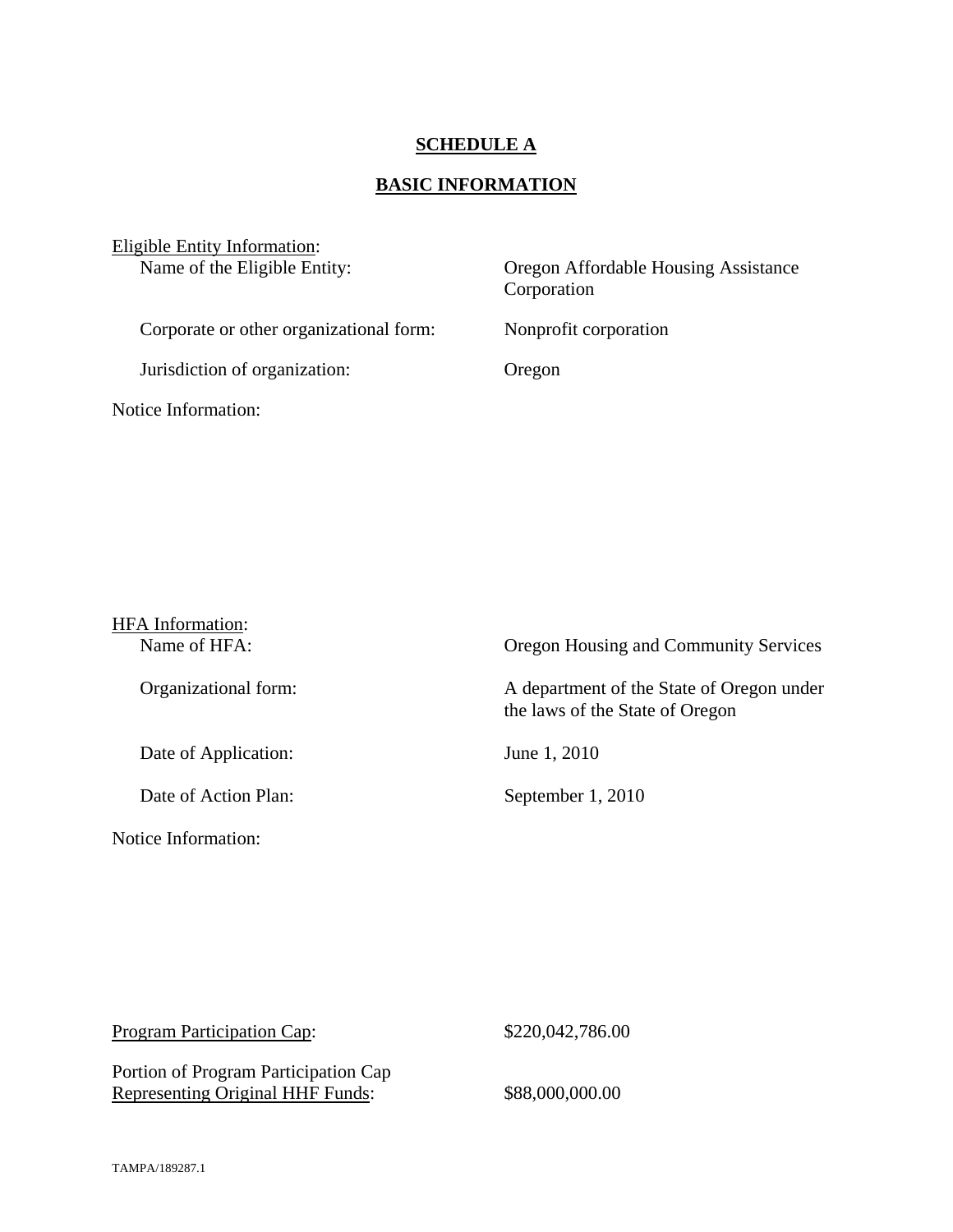| Portion of Program Participation Cap                   |                                                                                                                                   |
|--------------------------------------------------------|-----------------------------------------------------------------------------------------------------------------------------------|
| <b>Representing Unemployment HHF Funds:</b>            | \$49,294,215.00                                                                                                                   |
| Permitted Expenses:                                    | \$19,490,748.00                                                                                                                   |
| <b>Closing Date:</b>                                   | August 3, 2010                                                                                                                    |
| <b>First Amendment Date:</b>                           | September 23, 2010                                                                                                                |
| <b>Second Amendment Date:</b>                          | September 29, 2010                                                                                                                |
| <b>Third Amendment Date:</b>                           | December 16, 2010                                                                                                                 |
| <b>Fourth Amendment Date:</b>                          | March 31, 2011                                                                                                                    |
| <b>Fifth Amendment Date:</b>                           | May 25, 2011                                                                                                                      |
| <b>Sixth Amendment Date:</b>                           | September 28, 2011                                                                                                                |
| <b>Eligible Entity Depository Account Information:</b> | See account information set forth in the<br>Depository Account Control Agreement<br>Eligible<br>between<br>Treasury and<br>Entity |

regarding the HHF Program.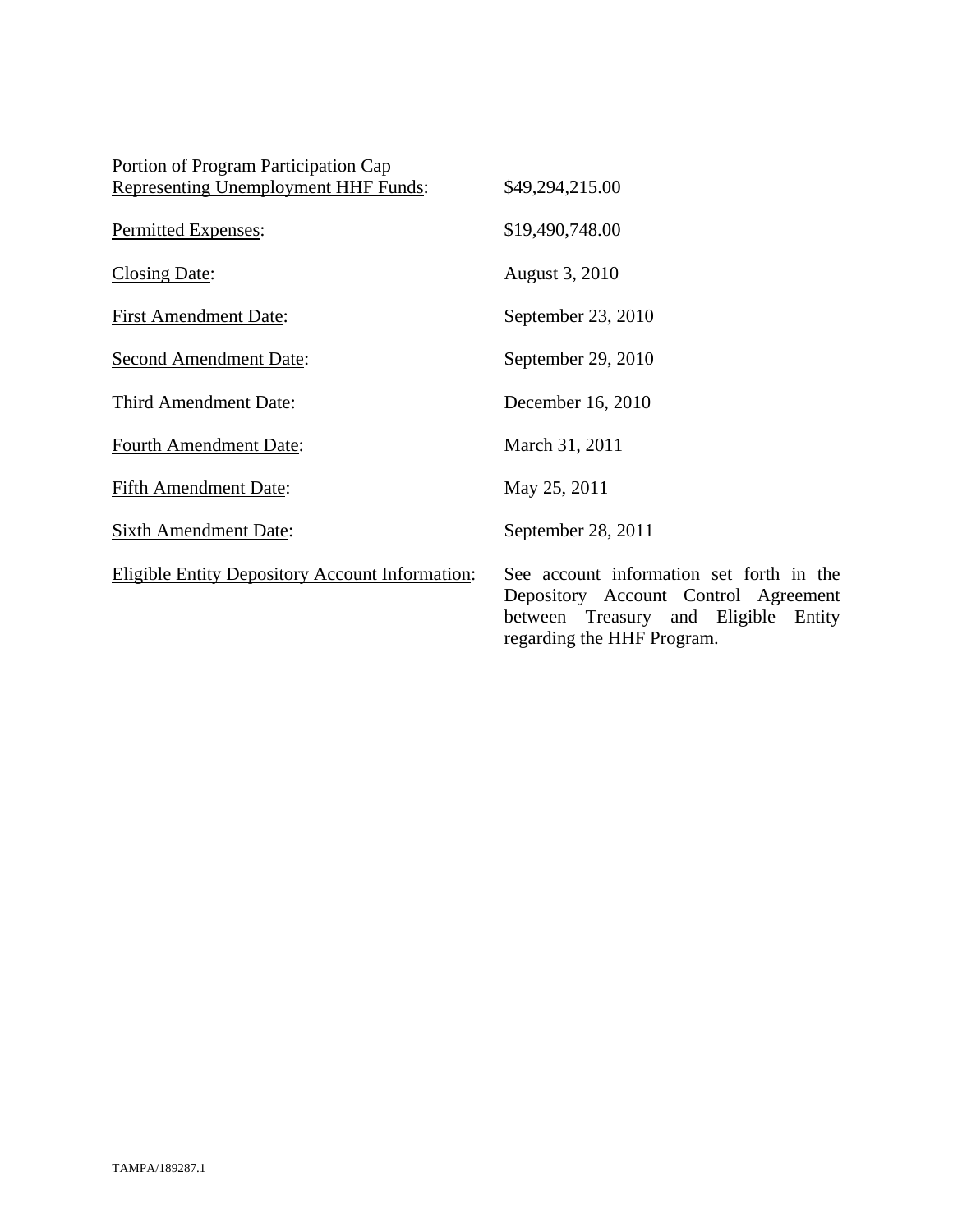## **SCHEDULE B**

## **SERVICE SCHEDULES**

The Service Schedules attached as Schedule B to the Current HPA are hereby deleted in their entirety and replaced with the attached Service Schedules (numbered sequentially as Service Schedule B-1, Service Schedule B-2, et. seq.), which collectively comprise Schedule B to the HPA.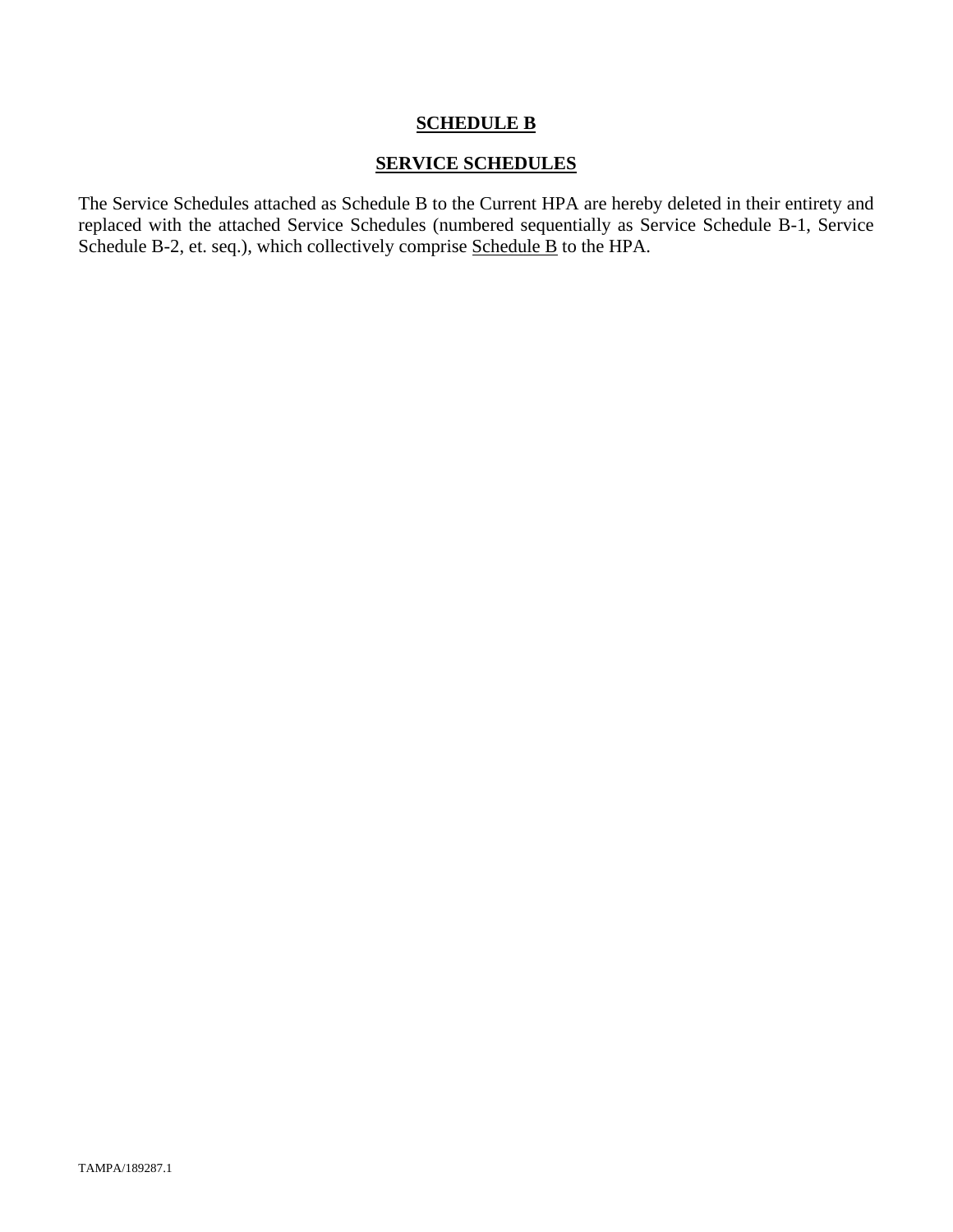## **Oregon Affordable Housing Assistance Corporation Loan Modification Assistance Program Summary Guidelines**

| 1. | <b>Program Overview</b>                                                               | The Loan Modification Assistance Program will provide funds to<br>assist financially distressed borrowers who are in the process of<br>modifying their home loans.                                                                                                                                                                                                                                                                                                                                                                                                                                                                                                                                                                               |
|----|---------------------------------------------------------------------------------------|--------------------------------------------------------------------------------------------------------------------------------------------------------------------------------------------------------------------------------------------------------------------------------------------------------------------------------------------------------------------------------------------------------------------------------------------------------------------------------------------------------------------------------------------------------------------------------------------------------------------------------------------------------------------------------------------------------------------------------------------------|
|    |                                                                                       | Under the Program, a one-time contribution of funds will be made<br>to a homeowner's lender/servicer to be used to fill a financial gap<br>that limits a homeowner's eligibility for a loan modification.<br>Funds may be used to reduce the outstanding principal balance,<br>pay delinquent escrow, arrearages, or strategically apply<br>resources to ensure a Net Present Value test is positive.<br>Modification must result in a loan to value ratio of no more than<br>125 percent, a total debt-to-income of up to or less than 50<br>percent, and a mortgage payment of no more than 31 percent<br>including principal, interest, taxes and insurance. The Program is<br>designed to work with both HAMP and non-HAMP<br>modifications. |
| 2. | <b>Program Goals</b>                                                                  | To provide a quick infusion of funds that will allow for a<br>successful loan modification. Without these additional funds,<br>homeowners would be ineligible for modification.                                                                                                                                                                                                                                                                                                                                                                                                                                                                                                                                                                  |
| 3. | <b>Target Population/</b><br><b>Areas</b>                                             | The Program will be available in all counties in Oregon for<br>households with incomes equal to or less than 120 percent of state<br>median income. The substantial majority of funding (80 percent)<br>will be provided to those counties identified as hardest hit (20).                                                                                                                                                                                                                                                                                                                                                                                                                                                                       |
| 4. | <b>Program Allocation</b><br>(Excluding<br><b>Administrative</b><br><b>Expenses</b> ) | \$26,000,000.00                                                                                                                                                                                                                                                                                                                                                                                                                                                                                                                                                                                                                                                                                                                                  |
| 5. | <b>Borrower Eligibility</b><br><b>Criteria</b>                                        | The homeowner must have a current household income equal to<br>or less than 120 percent of state median income. A homeowner<br>who has a loan financed in whole or in part by bonds that are tax-<br>exempt under IRC section 143 is presumed to satisfy income<br>limits.                                                                                                                                                                                                                                                                                                                                                                                                                                                                       |
|    |                                                                                       | The homeowner's current first lien mortgage must have<br>originated before January 1, 2009.                                                                                                                                                                                                                                                                                                                                                                                                                                                                                                                                                                                                                                                      |
|    |                                                                                       | Homeowner must have either been denied for, or must be in the<br>process of receiving, a loan modification.<br>Homeowner must provide a financial hardship affidavit.                                                                                                                                                                                                                                                                                                                                                                                                                                                                                                                                                                            |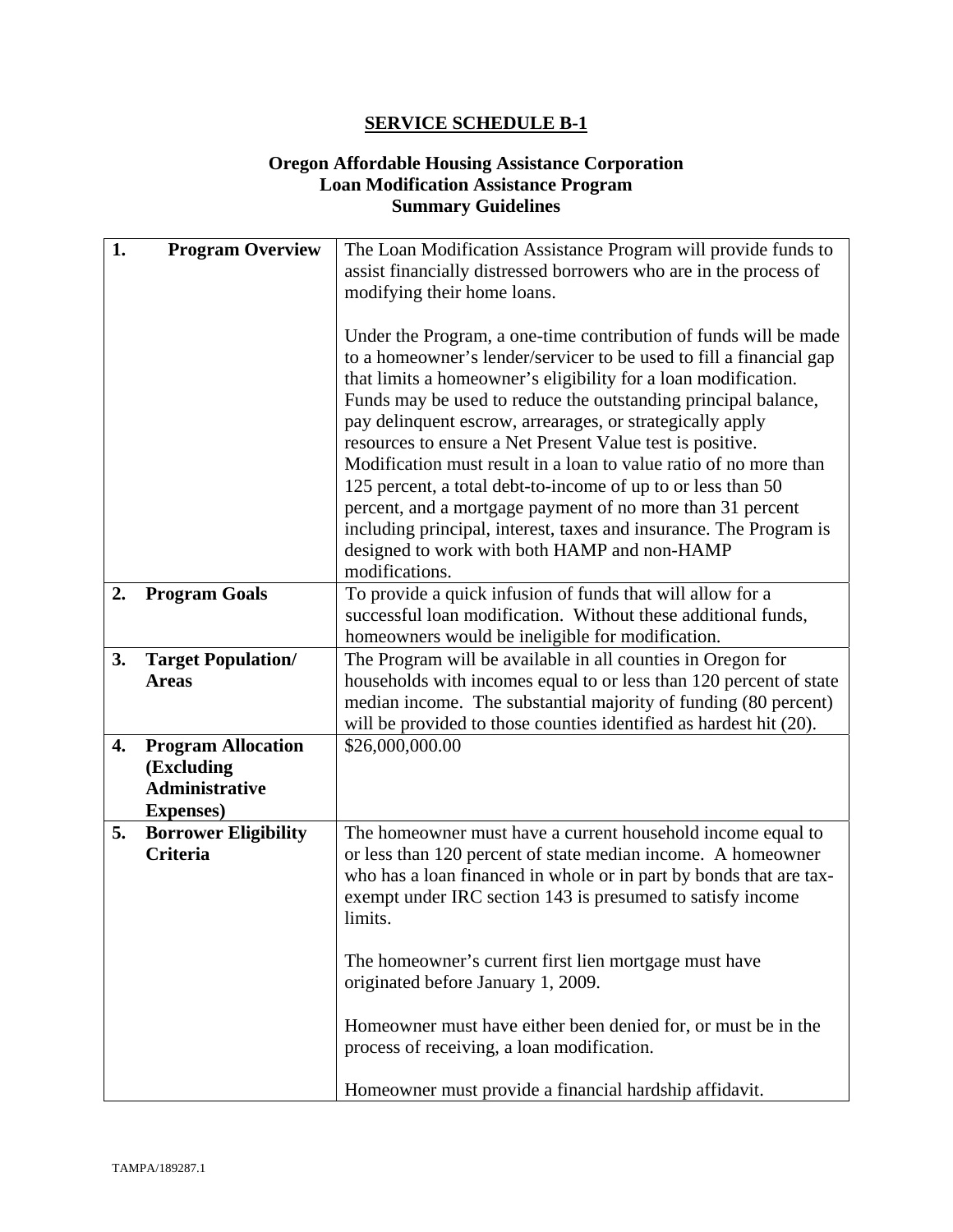|    |                                       | The homeowner cannot own other residential real property.                                                                     |
|----|---------------------------------------|-------------------------------------------------------------------------------------------------------------------------------|
|    |                                       | The homeowner, in connection with a mortgage or real estate                                                                   |
|    |                                       | transaction, cannot have been convicted, within the last 10 years,                                                            |
|    |                                       | of any one of the following: (A) felony larceny, theft, fraud or                                                              |
|    |                                       | forgery, $(B)$ money laundering or $(C)$ tax evasion.                                                                         |
|    |                                       |                                                                                                                               |
|    |                                       | After modification, must have a loan-to-value ratio of no more                                                                |
|    |                                       | than 125 percent.                                                                                                             |
| 6. | <b>Property/Loan</b>                  | The subject property must be an owner-occupied, primary                                                                       |
|    | <b>Eligibility Criteria</b>           | residence and be located in Oregon. Manufactured homes are                                                                    |
|    |                                       | eligible only if the structure is recorded in the county's deed                                                               |
|    |                                       | records.                                                                                                                      |
|    |                                       |                                                                                                                               |
|    |                                       | The unpaid principal balance of the homeowner's first lien                                                                    |
|    |                                       | mortgage cannot exceed \$729,750.                                                                                             |
|    |                                       |                                                                                                                               |
| 7. | <b>Program Exclusions</b>             | The homeowner cannot own other residential real property.<br>Owners of second homes or investment properties.                 |
|    |                                       |                                                                                                                               |
| 8. | <b>Structure of</b>                   | Funding from the Program will be structured as a five-year non-                                                               |
|    | <b>Assistance</b>                     | recourse, zero-percent forgivable, non-amortizing loan in which a                                                             |
|    |                                       | second lien is recorded on the property. Twenty percent of the                                                                |
|    |                                       | loan will be forgiven for each year it is outstanding. If property is                                                         |
|    |                                       | sold or refinanced prior to the loan termination date, funds will be                                                          |
|    |                                       | recovered should sufficient equity be available from the<br>transaction. Recovered funds will be recycled in order to provide |
|    |                                       | additional program assistance until December 31, 2017, at which                                                               |
|    |                                       | time any recovered funds will be returned to Treasury.                                                                        |
| 9. | <b>Per Household</b>                  | Maximum is \$10,000.                                                                                                          |
|    | <b>Assistance</b>                     |                                                                                                                               |
|    | 10. Duration of Assistance            | One time payment on behalf of borrower to lender/servicer.                                                                    |
|    | 11. Estimated Number of               | An estimated 2,600 homeowners will receive assistance.                                                                        |
|    | Participating<br><b>Households</b>    |                                                                                                                               |
|    | 12. Program Inception/                | The Program is expected to be operational by February of 2011                                                                 |
|    | <b>Duration</b>                       | and last less than 12 months. All funds still available after                                                                 |
|    |                                       | 12/31/2017 will be returned to Treasury.                                                                                      |
|    | 13. Program Interactions              | None.                                                                                                                         |
|    | with Other Programs                   |                                                                                                                               |
|    | (e.g. other HFA                       |                                                                                                                               |
|    | programs)                             |                                                                                                                               |
|    | 14. Program Interactions<br>with HAMP | The Program will only function directly with the existing HAMP<br>program or other modification programs offered by servicers |
|    |                                       |                                                                                                                               |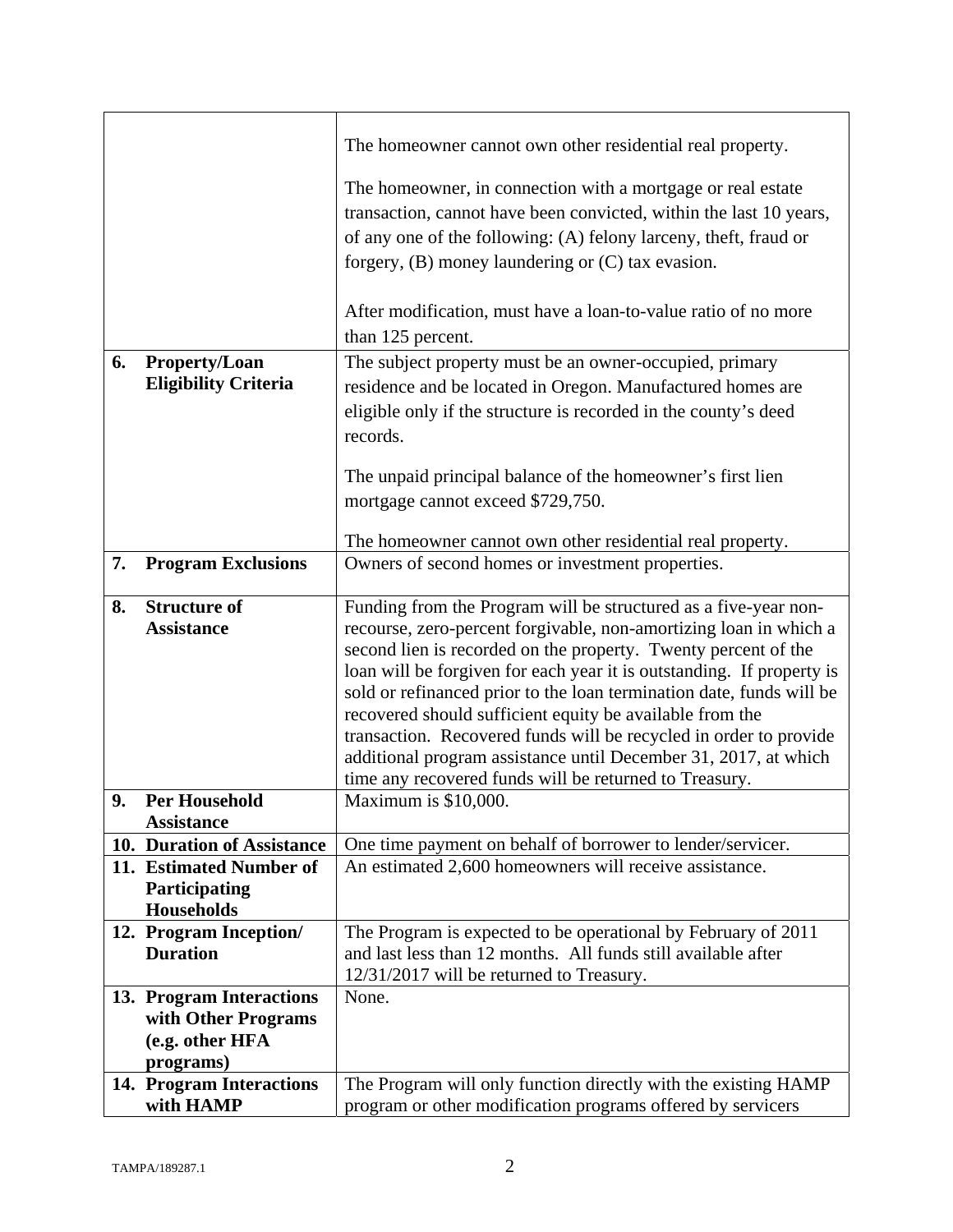|                      | and/or lenders. The Program is not anticipated to work with the   |
|----------------------|-------------------------------------------------------------------|
|                      | other Hardest Hit Fund programs; however, it will work with non-  |
|                      | HAMP modification programs offered through lenders/servicers.     |
|                      | In those cases, Program funds will be used when an investment of  |
|                      | \$10,000 or less, will facilitate a successful loan modification. |
| 15. Program Leverage | Servicers will not charge administrative fees and waive all       |
| with Other Financial | administrative fees accrued prior to modification.                |
| <b>Resources</b>     |                                                                   |
| 16. Qualify as an    | $\square$ No<br>$\Box$ Yes                                        |
| Unemployment         |                                                                   |
| Program              |                                                                   |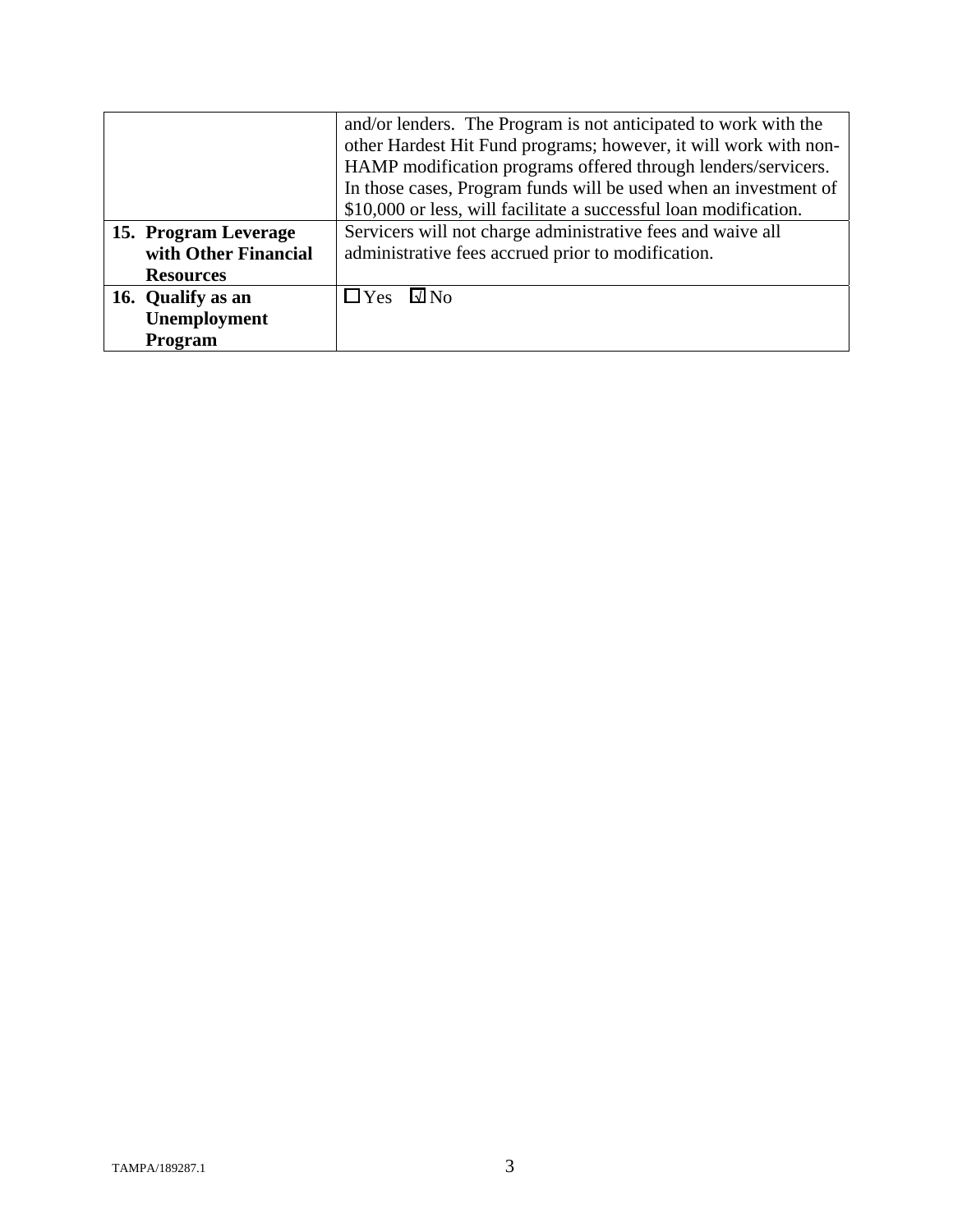## **Oregon Affordable Housing Assistance Corporation Mortgage Payment Assistance Program Summary Guidelines**

| 1. | <b>Program Overview</b>     | This schedule applies to applications initiated after the                                                                                                                                                                                                                |
|----|-----------------------------|--------------------------------------------------------------------------------------------------------------------------------------------------------------------------------------------------------------------------------------------------------------------------|
|    |                             | effective date of the Sixth Amendment to Commitment to                                                                                                                                                                                                                   |
|    |                             | <b>Purchase Financial Instrument and HFA Participation</b><br>Agreement.                                                                                                                                                                                                 |
|    |                             |                                                                                                                                                                                                                                                                          |
|    |                             | The Mortgage Payment Assistance Program will provide up to 12<br>months of mortgage payment assistance or \$20,000, whichever is<br>used first. This temporary assistance will be provided on behalf of<br>homeowners who are receiving unemployment insurance benefits. |
|    |                             | The state's foreclosure counseling network will serve as the                                                                                                                                                                                                             |
|    |                             | administrative entry point for application processing.                                                                                                                                                                                                                   |
|    |                             |                                                                                                                                                                                                                                                                          |
|    |                             |                                                                                                                                                                                                                                                                          |
|    |                             | Oregon Affordable Housing Assistance Corporation (OAHAC)<br>will, on behalf of an eligible borrower, make a full monthly                                                                                                                                                 |
|    |                             | payment to the servicer until the applicable program cap is                                                                                                                                                                                                              |
|    |                             | reached, or until the borrower has become re-employed or                                                                                                                                                                                                                 |
|    |                             | unemployment insurance benefits have been exhausted. Eligible                                                                                                                                                                                                            |
|    |                             | borrowers may receive assistance for three months after                                                                                                                                                                                                                  |
|    |                             | becoming re-employed or exhausting unemployment insurance                                                                                                                                                                                                                |
|    |                             | benefits provided the program cap has not been met.                                                                                                                                                                                                                      |
|    |                             |                                                                                                                                                                                                                                                                          |
|    |                             | OAHAC will be responsible for ongoing monitoring of borrowers                                                                                                                                                                                                            |
|    |                             | to ensure continued eligibility.                                                                                                                                                                                                                                         |
| 2. | <b>Program Goals</b>        | The assistance provided by the Mortgage Payment Assistance                                                                                                                                                                                                               |
|    |                             | Program will allow qualified borrowers to search for work or<br>obtain job training without fear of losing their home. The purpose                                                                                                                                       |
|    |                             | of this program is to assist borrowers until they can obtain                                                                                                                                                                                                             |
|    |                             | sufficient income to resume scheduled mortgage payments or                                                                                                                                                                                                               |
|    |                             | qualify for a modified mortgage payment.                                                                                                                                                                                                                                 |
| 3. | <b>Target Population/</b>   | The Program will be available to homeowners receiving                                                                                                                                                                                                                    |
|    | <b>Areas</b>                | unemployment insurance benefits.                                                                                                                                                                                                                                         |
| 4. | <b>Program Allocation</b>   | \$100,000,000.00                                                                                                                                                                                                                                                         |
|    | (Excluding                  |                                                                                                                                                                                                                                                                          |
|    | <b>Administrative</b>       |                                                                                                                                                                                                                                                                          |
|    | <b>Expenses</b> )           |                                                                                                                                                                                                                                                                          |
| 5. | <b>Borrower Eligibility</b> | The borrower must be receiving unemployment insurance                                                                                                                                                                                                                    |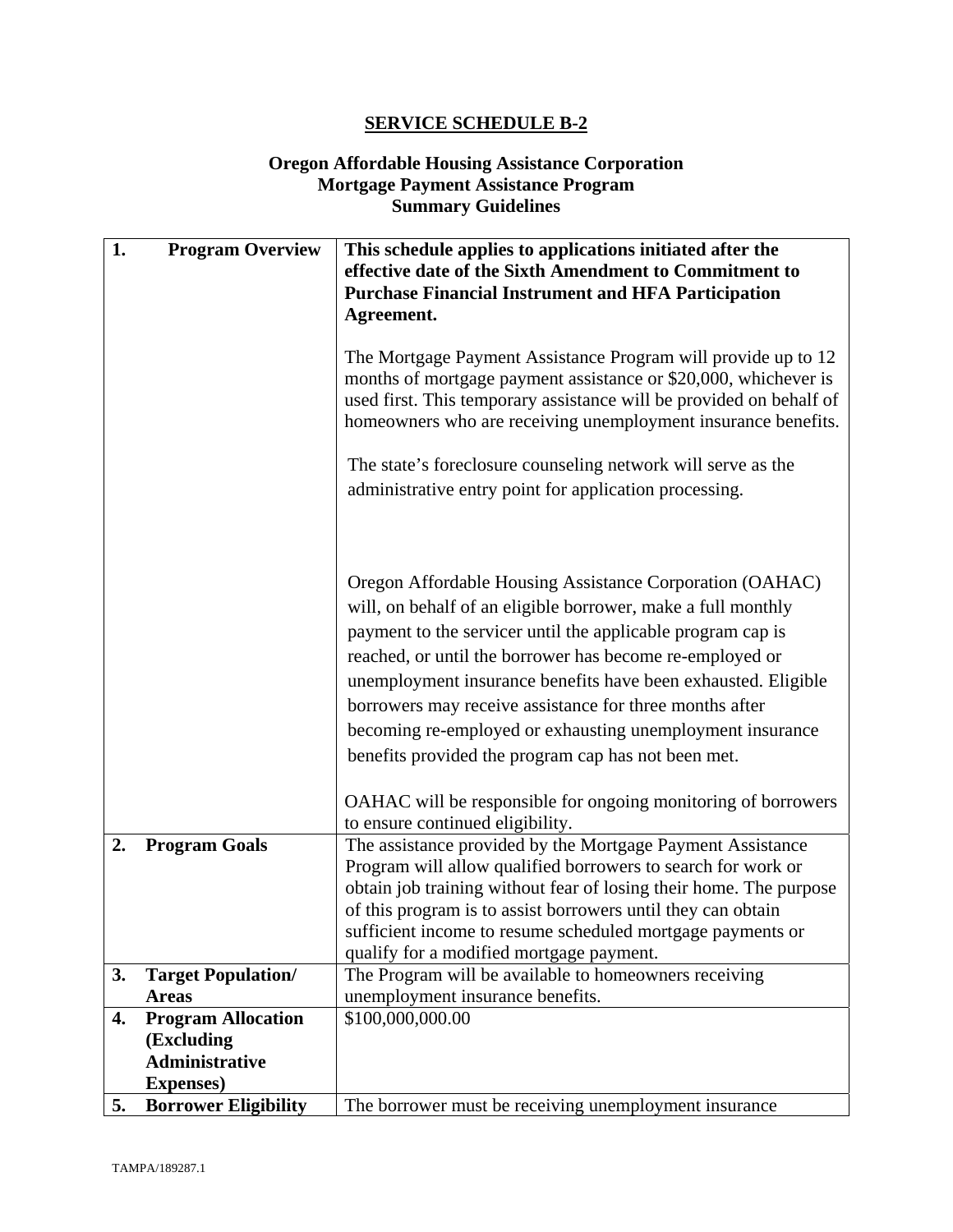|    | <b>Criteria</b>                          | benefits.                                                                                                                                                                                                                          |
|----|------------------------------------------|------------------------------------------------------------------------------------------------------------------------------------------------------------------------------------------------------------------------------------|
|    |                                          | The borrower must complete and sign a Financial Hardship                                                                                                                                                                           |
|    |                                          | Affidavit.                                                                                                                                                                                                                         |
|    |                                          | The borrower, in connection with a mortgage or real estate                                                                                                                                                                         |
|    |                                          | transaction, cannot have been convicted, within the last 10 years,                                                                                                                                                                 |
|    |                                          | of any one of the following: (A) felony larceny, theft, fraud or<br>forgery, $(B)$ money laundering or $(C)$ tax evasion.                                                                                                          |
| 6. | Property/Loan                            | The subject property must be a one unit, single family, owner-                                                                                                                                                                     |
|    | Eligibility Criteria                     | occupied, primary residence and be located in Oregon.                                                                                                                                                                              |
|    |                                          | The unpaid principal balance of the borrower's first lien mortgage<br>cannot exceed the Federal Housing Administration loan limit, as<br>effective on October 1, 2011, for the county in which the subject<br>property is located. |
| 7. | Program Exclusions                       | The subject property cannot have a foreclosure sale scheduled                                                                                                                                                                      |
|    |                                          | less than seven days from the date the servicer is notified of                                                                                                                                                                     |
|    |                                          | borrower approval by OAHAC.                                                                                                                                                                                                        |
|    |                                          |                                                                                                                                                                                                                                    |
|    |                                          | The borrower cannot be in active bankruptcy.                                                                                                                                                                                       |
|    |                                          | The borrower's first lien mortgage cannot be a home equity line                                                                                                                                                                    |
|    |                                          | of credit, land sale contract, or otherwise privately financed                                                                                                                                                                     |
|    |                                          | mortgage.                                                                                                                                                                                                                          |
|    |                                          | The borrower cannot own other residential real property.                                                                                                                                                                           |
|    |                                          | The subject property cannot be a condominium or townhome.                                                                                                                                                                          |
| 8. | <b>Structure of Assistance</b>           | The Program is envisioned as a revolving fund. The Program will                                                                                                                                                                    |
|    |                                          | make a five-year, non-recourse, zero-percent, forgivable, non-                                                                                                                                                                     |
|    |                                          | amortizing loan in which a junior lien is recorded on the property.                                                                                                                                                                |
|    |                                          | Twenty percent of the loan will be forgiven for each year the loan                                                                                                                                                                 |
|    |                                          | is outstanding. If the property is sold or refinanced prior to the<br>loan termination date, the Program will recover funds should                                                                                                 |
|    |                                          | sufficient equity be available from the transaction. The Program                                                                                                                                                                   |
|    |                                          | will recycle recovered funds in order to provide additional                                                                                                                                                                        |
|    |                                          | program assistance until December 31, 2017, at which time any                                                                                                                                                                      |
|    |                                          | recovered funds will be returned to Treasury.                                                                                                                                                                                      |
| 9. | Per Household                            | Maximum benefit is \$20,000 per borrower.                                                                                                                                                                                          |
|    | Assistance<br>10. Duration of Assistance |                                                                                                                                                                                                                                    |
|    | 11. Estimated Number of                  | 12 months.<br>At a minimum this program will help 5,000 homeowners.                                                                                                                                                                |
|    | Participating                            |                                                                                                                                                                                                                                    |
|    | Households                               |                                                                                                                                                                                                                                    |
|    | 12. Program Inception/                   | The Program was operational December 2010. The Program is                                                                                                                                                                          |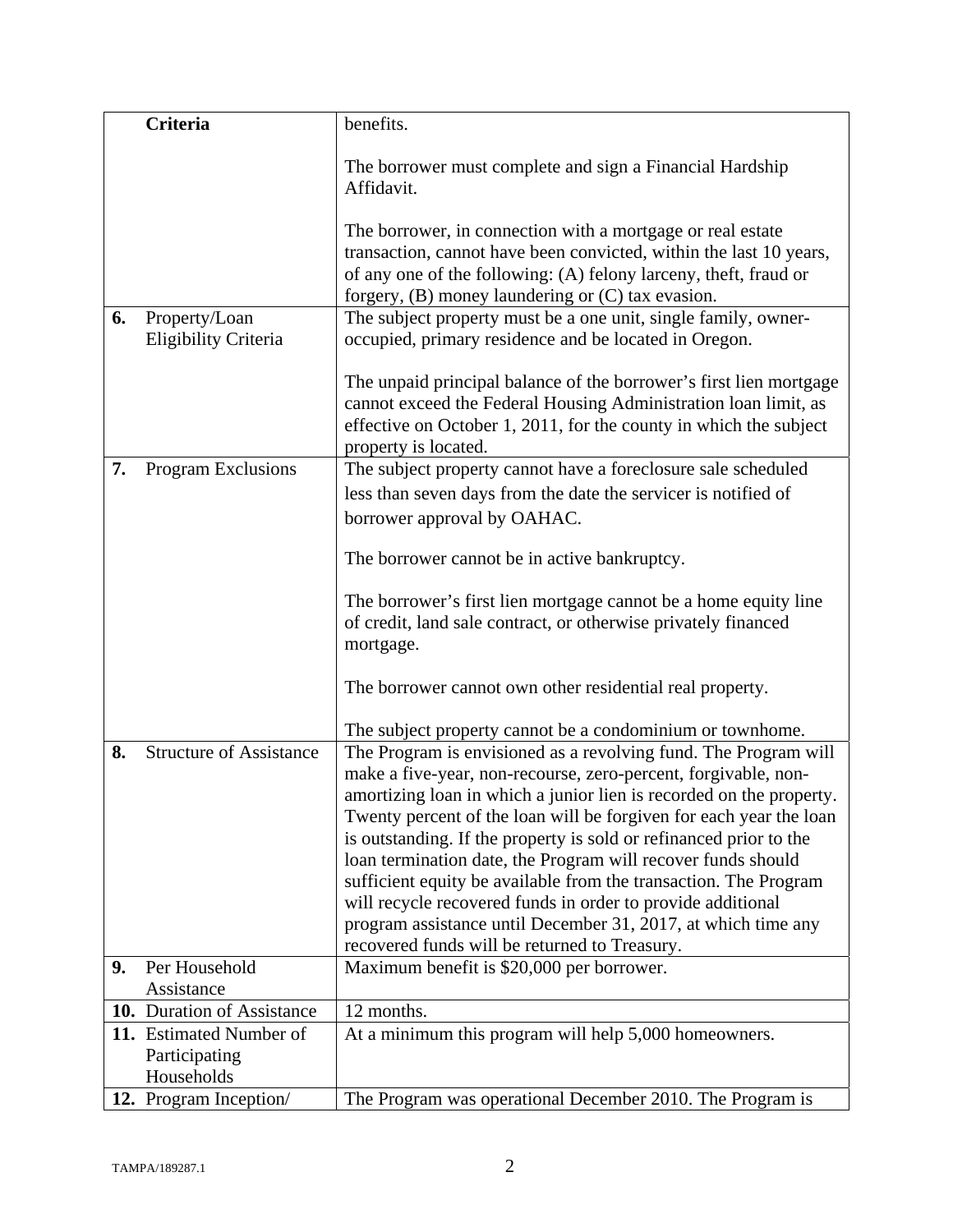| Duration                                                                        | expected to last 36 months.                                                                                                                                                                                                                                                                                                                                                                                                                                                                                                                                                                                                                                                                                                                                                        |
|---------------------------------------------------------------------------------|------------------------------------------------------------------------------------------------------------------------------------------------------------------------------------------------------------------------------------------------------------------------------------------------------------------------------------------------------------------------------------------------------------------------------------------------------------------------------------------------------------------------------------------------------------------------------------------------------------------------------------------------------------------------------------------------------------------------------------------------------------------------------------|
| 13. Program Interactions<br>with Other Programs<br>(e.g. other HFA<br>programs) | None                                                                                                                                                                                                                                                                                                                                                                                                                                                                                                                                                                                                                                                                                                                                                                               |
| 14. Program Interactions<br>with HAMP                                           | HHF Funds will generally be utilized prior to the UP forbearance<br>described in Supplemental Directive 10-04 and/or GSE<br>forbearance programs, unless the borrower has already received<br>forbearance under those programs. When appropriate however,<br>servicers should provide UP or other forbearance to eligible<br>borrowers who are being evaluated for Mortgage Payment<br>Assistance by OAHAC.<br>If the servicer is a HAMP participating servicer, borrowers must<br>be evaluated for HAMP at the earlier of reemployment or<br>expiration of HFA mortgage assistance benefits.<br>The servicer will not require reinstatement before the servicer<br>accepts Mortgage Payment Assistance, but OAHAC can agree to<br>do so if it deems appropriate for the borrower. |
| 15. Program Leverage with<br><b>Other Financial</b><br>Resources                | Servicers will not charge administrative fees (e.g., NSF, late<br>charges) in any month where a full contract payment is made. If<br>the loan is reinstated or modified following HFA mortgage<br>assistance servicers will waive all administrative fees accrued<br>since the beginning of the delinquency.                                                                                                                                                                                                                                                                                                                                                                                                                                                                       |
| 16. Qualify as an<br>Unemployment<br>Program                                    | $\boxtimes$ Yes $\Box$ No                                                                                                                                                                                                                                                                                                                                                                                                                                                                                                                                                                                                                                                                                                                                                          |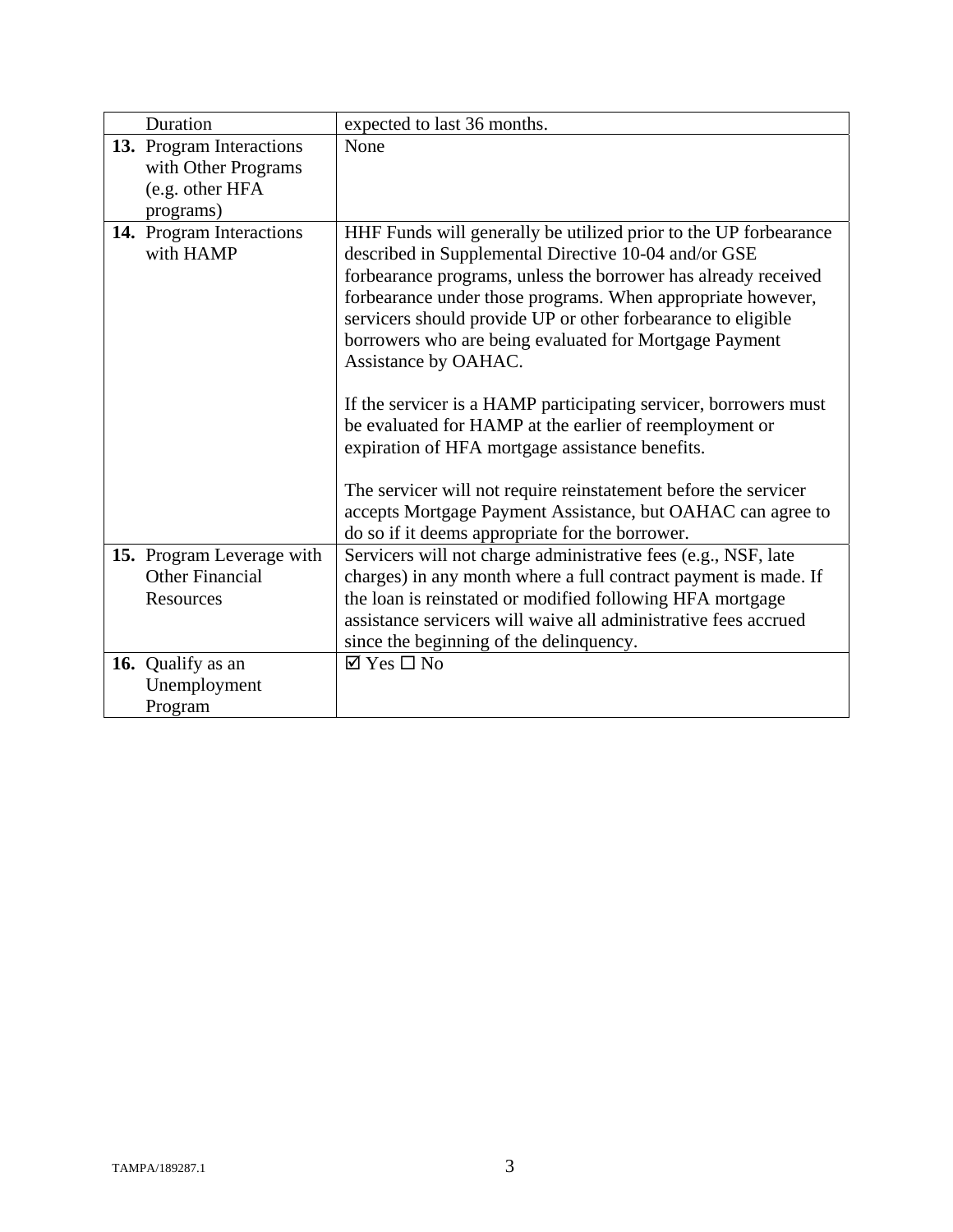## **Oregon Affordable Housing Assistance Corporation Loan Preservation Assistance Program Summary Guidelines**

| 1. | <b>Program Overview</b>     | The Loan Preservation Assistance Program is intended to benefit     |
|----|-----------------------------|---------------------------------------------------------------------|
|    |                             | homeowners who have regained employment or recovered from           |
|    |                             | financial distress to ensure their loans become, or remain,         |
|    |                             | affordable. Funds provided through this Program will be paid to     |
|    |                             | lenders/servicers to be used to ensure successful loan              |
|    |                             | modification, pay arrearages, bring a delinquent borrower current,  |
|    |                             | cure delinquent escrow, or pay other fees incurred during a period  |
|    |                             | of unemployment or financial distress. Funds may be utilized to     |
|    |                             | bring homeowners within acceptable limits for entry into existing   |
|    |                             | refinance, modification, or other existing foreclosure prevention   |
|    |                             | programs. Eligibility will be determined by Foreclosure             |
|    |                             | Counselors and staff from the Oregon Affordable Housing             |
|    |                             | Assistance Corporation.                                             |
| 2. | <b>Program Goals</b>        | To provide those who recover from unemployment or financial         |
|    |                             | distress the opportunity to pay any significant penalties they have |
|    |                             | incurred, qualify for modification, or pay arrearages to ensure     |
|    |                             | long term mortgage affordability.                                   |
| 3. | <b>Target Population/</b>   | The program will be available in all counties of Oregon for         |
|    | <b>Areas</b>                | households with incomes equal to or less than 120 percent of state  |
|    |                             | median income. The substantial majority of funding (80 percent)     |
|    |                             | will be provided to those counties identified as hardest hit (20).  |
| 4. | <b>Program Allocation</b>   | \$57,000,000.00                                                     |
|    | (Excluding                  |                                                                     |
|    | Administrative              |                                                                     |
|    | <b>Expenses</b> )           |                                                                     |
| 5. | <b>Borrower Eligibility</b> | The homeowner must have a current household income equal to         |
|    | <b>Criteria</b>             | or less than 120 percent of state median income. A homeowner        |
|    |                             | who has a loan financed in whole or in part by bonds that are tax-  |
|    |                             | exempt under IRC section 143 is presumed to satisfy income          |
|    |                             | limits.                                                             |
|    |                             |                                                                     |
|    |                             | Homeowner must provide a financial hardship affidavit.              |
|    |                             |                                                                     |
|    |                             | After anticipated assistance, recipients cannot have debt-to-       |
|    |                             | income ratio greater than 50 percent.                               |
|    |                             |                                                                     |
|    |                             |                                                                     |
|    |                             | After modification, must have a loan-to-value ratio of not          |
|    |                             | more than 125 percent.                                              |
|    |                             |                                                                     |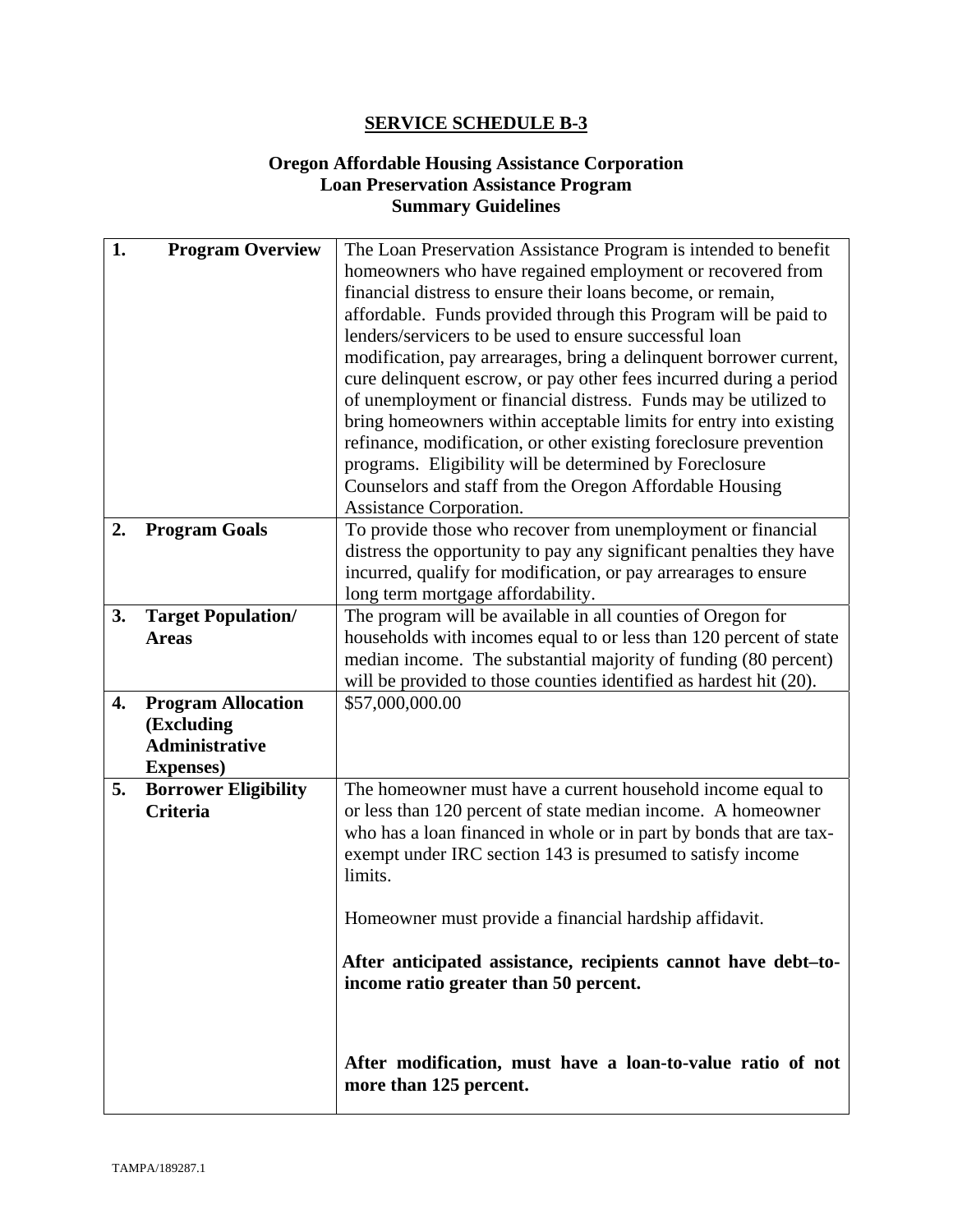|    |                                              | The homeowner, in connection with a mortgage or real estate<br>transaction, cannot have been convicted, within the last 10<br>years, of any one of the following: (A) felony larceny, theft,<br>fraud or forgery, $(B)$ money laundering or $(C)$ tax evasion. |
|----|----------------------------------------------|----------------------------------------------------------------------------------------------------------------------------------------------------------------------------------------------------------------------------------------------------------------|
| 6. | Property/Loan<br><b>Eligibility Criteria</b> | The subject property must be an owner-occupied, primary<br>residence and be located in Oregon. Manufactured homes are<br>eligible only if the structure is recorded in the county's deed<br>records.                                                           |
|    |                                              | The unpaid principal balance of the homeowner's first lien<br>mortgage cannot exceed \$350,000.                                                                                                                                                                |
| 7. | <b>Program Exclusions</b>                    | First lien mortgages that are home equity lines of credit.                                                                                                                                                                                                     |
|    |                                              | The homeowner cannot own other residential real property.                                                                                                                                                                                                      |
| 8. | <b>Structure of</b><br><b>Assistance</b>     | The Program is envisioned as a revolving fund. The Program will<br>make a five-year, non-recourse, zero-percent forgivable, non-                                                                                                                               |
|    |                                              | amortizing loan in which a second lien is recorded on the                                                                                                                                                                                                      |
|    |                                              | property. Twenty percent of the loan will be forgiven for each                                                                                                                                                                                                 |
|    |                                              | year the loan is outstanding. If the property is sold or refinanced<br>prior to the loan termination date, the Program will recover funds                                                                                                                      |
|    |                                              | should sufficient equity be available from the transaction. The                                                                                                                                                                                                |
|    |                                              | Program will recycle recovered funds in order to provide                                                                                                                                                                                                       |
|    |                                              | additional program assistance until December 31, 2017, at which                                                                                                                                                                                                |
|    |                                              | time any recovered funds will be returned to Treasury.                                                                                                                                                                                                         |
| 9. | <b>Per Household</b>                         | Maximum benefit is \$20,000 per borrower.                                                                                                                                                                                                                      |
|    | <b>Assistance</b>                            |                                                                                                                                                                                                                                                                |
|    | 10. Duration of Assistance                   | Lenders/servicers will receive a one-time payment on behalf of<br>borrower.                                                                                                                                                                                    |
|    | 11. Estimated Number of                      | It is estimated that a minimum of 2,850 homeowners will receive                                                                                                                                                                                                |
|    | Participating                                | assistance.                                                                                                                                                                                                                                                    |
|    | <b>Households</b>                            |                                                                                                                                                                                                                                                                |
|    | 12. Program Inception/<br><b>Duration</b>    | The Program will be operational in April 2011. The Program is<br>expected to last 30 months.                                                                                                                                                                   |
|    | 13. Program Interactions                     | This Program will operate in conjunction with the Mortgage                                                                                                                                                                                                     |
|    | with Other Programs                          | Payment Assistance Program and other existing modification and                                                                                                                                                                                                 |
|    | (e.g. other HFA                              | refinance programs. It is anticipated that many of the recipients                                                                                                                                                                                              |
|    | programs)                                    | of these funds will have used mortgage assistance, become                                                                                                                                                                                                      |
|    |                                              | stabilized, and can now take advantage of this Program.                                                                                                                                                                                                        |
|    |                                              | Recipients of these Program funds will enter into companion loan<br>modification programs such as the FHA's Short Refinance                                                                                                                                    |
|    |                                              | Program, HAMP, Hope for Homeowners or other existing                                                                                                                                                                                                           |
|    |                                              | modification programs.                                                                                                                                                                                                                                         |
|    | 14. Program Interactions                     | This Program would incent recipients to enter loan modification                                                                                                                                                                                                |
|    | with HAMP                                    | programs such as HAMP and may interact with both new and                                                                                                                                                                                                       |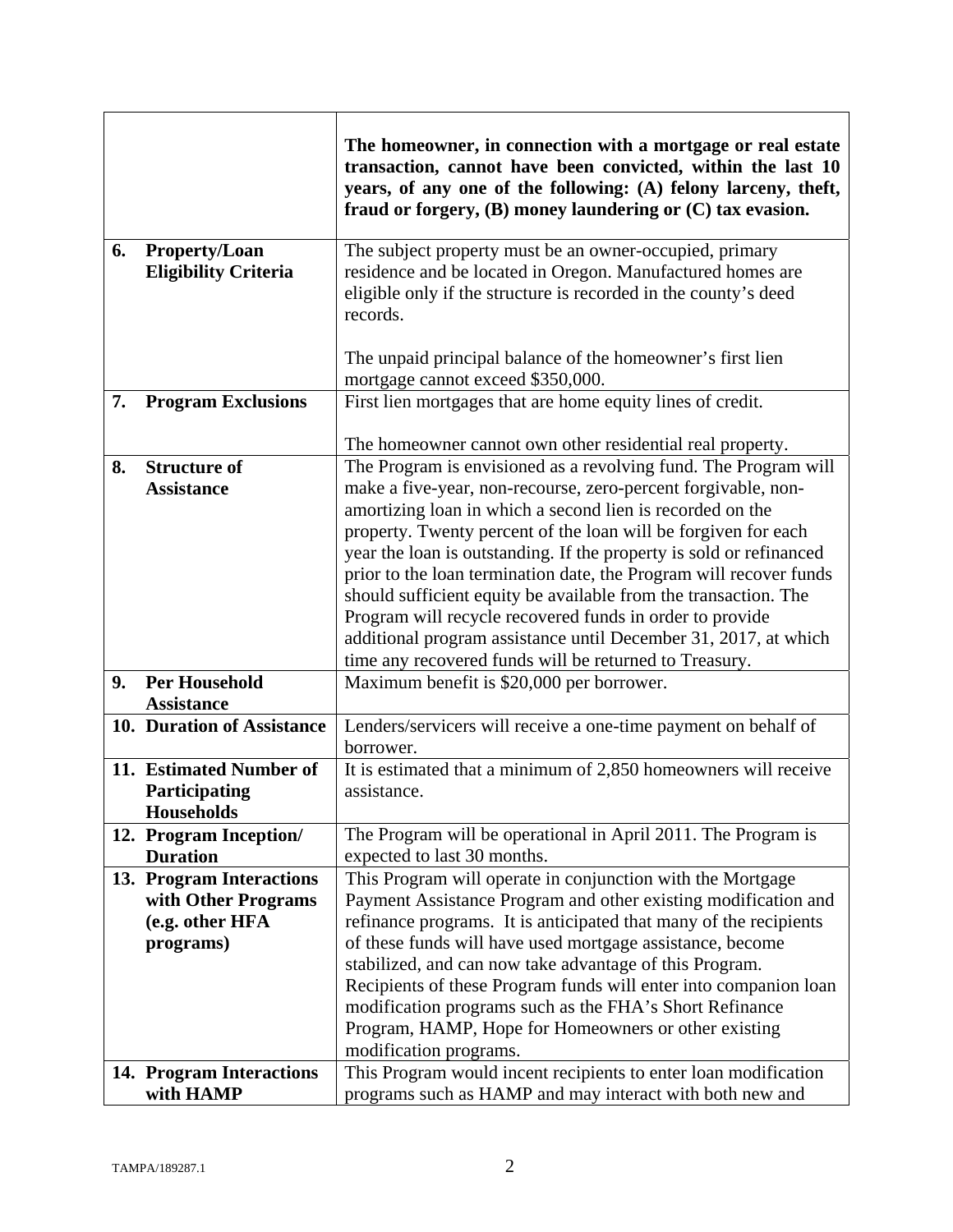|                      | existing HAMP programs.                                             |
|----------------------|---------------------------------------------------------------------|
| 15. Program Leverage | Servicers will waive administrative fees (e.g., NSF, late charges). |
| with Other Financial |                                                                     |
| <b>Resources</b>     |                                                                     |
| 16. Qualify as an    | $\boxtimes$ No<br>$\square$ Yes                                     |
| Unemployment         |                                                                     |
| <b>Program</b>       |                                                                     |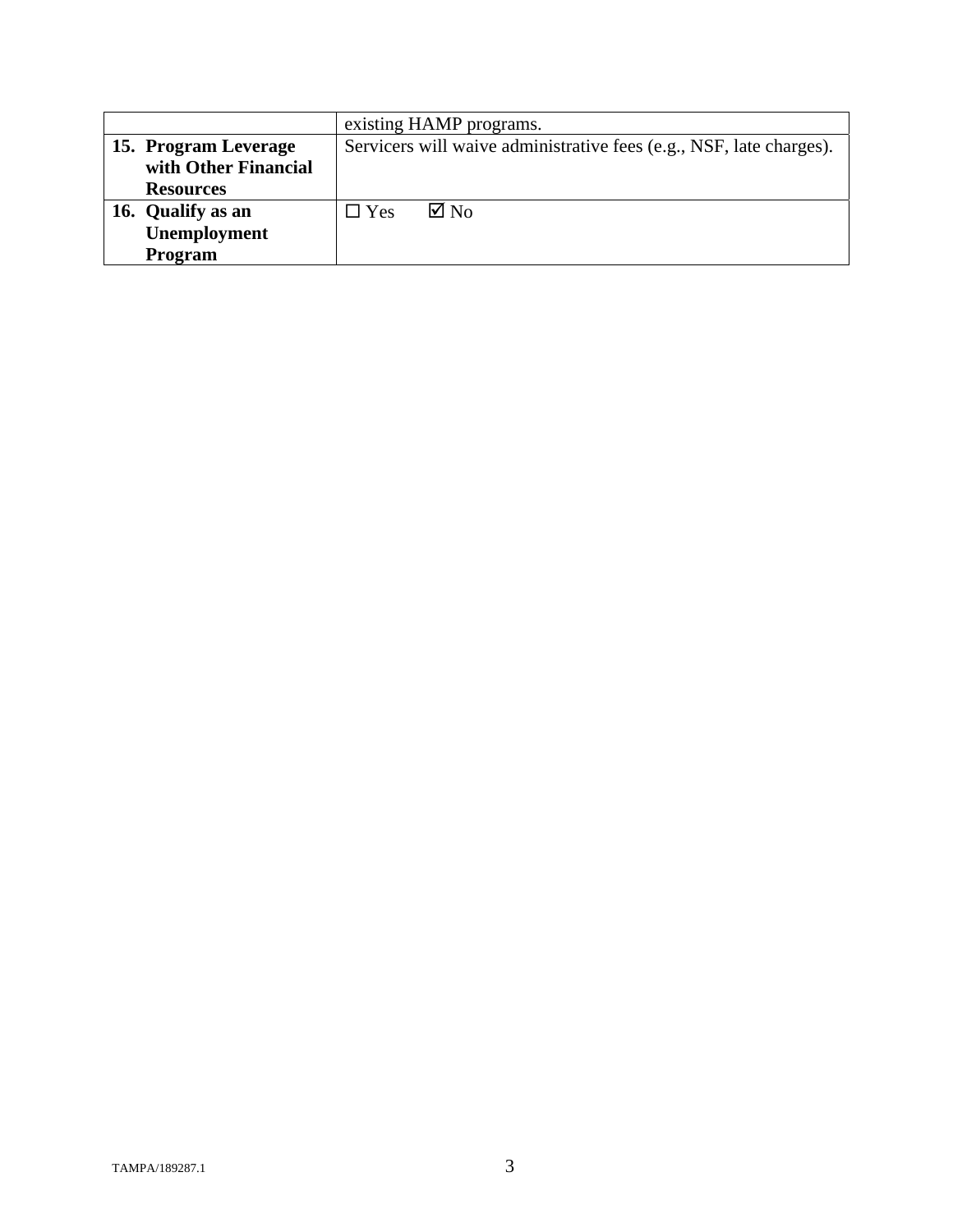## **Oregon Affordable Housing Assistance Corporation Transition Assistance Program Summary Guidelines**

| 1. | <b>Program Overview</b>                        | The Transition Assistance Program will assist homeowners for<br>whom foreclosure would otherwise be inevitable. This Program      |
|----|------------------------------------------------|-----------------------------------------------------------------------------------------------------------------------------------|
|    |                                                | will serve as an alternative exit point for recipients of the                                                                     |
|    |                                                | Mortgage Payment Assistance Program who do not regain                                                                             |
|    |                                                | employment or recover from financial distress to the extent that                                                                  |
|    |                                                | they would benefit from loan preservation assistance. This                                                                        |
|    |                                                | Program will work in conjunction with servicer/lender short sale<br>and deed-in-lieu of foreclosure programs to help homeowners   |
|    |                                                | transition to affordable housing expediently. The funds are to be                                                                 |
|    |                                                | used by borrowers to pay for relocation expenses including, but                                                                   |
|    |                                                | not limited to: housing and utility deposits, transportation and                                                                  |
|    |                                                | storage of household goods and personal effects, and temporary<br>housing costs.                                                  |
|    |                                                |                                                                                                                                   |
|    |                                                | OAHAC may work with lenders/servicers, real estate associations                                                                   |
|    |                                                | and agents, and community organizations to identify potential                                                                     |
|    |                                                | applicants.                                                                                                                       |
| 2. | <b>Program Goals</b>                           | To provide funds to financially distressed borrowers so they may                                                                  |
|    |                                                | be able to find affordable housing while avoiding foreclosure.                                                                    |
|    |                                                | Additionally, funds will serve as an incentive to maintain the<br>home's condition prior to turning it over to a lender/servicer. |
|    |                                                |                                                                                                                                   |
| 3. | <b>Target Population/</b>                      | The Program will be available in all counties in Oregon.                                                                          |
| 4. | <b>Areas</b><br><b>Program Allocation</b>      | \$7,552,038.00                                                                                                                    |
|    | (Excluding                                     |                                                                                                                                   |
|    | <b>Administrative</b>                          |                                                                                                                                   |
|    | <b>Expenses</b> )                              |                                                                                                                                   |
| 5. | <b>Borrower Eligibility</b><br><b>Criteria</b> | The borrower must have a current household income equal to or<br>less than 120 percent of state median income. A borrower who     |
|    |                                                | has a loan financed in whole or in part by bonds that are tax-                                                                    |
|    |                                                | exempt under IRC section 143 is presumed to satisfy income                                                                        |
|    |                                                | limits.                                                                                                                           |
|    |                                                | The borrower must complete and sign a financial hardship                                                                          |
|    |                                                | affidavit.                                                                                                                        |
|    |                                                | The borrower, in connection with a mortgage or real estate                                                                        |
|    |                                                | transaction, cannot have been convicted, within the last 10 years,                                                                |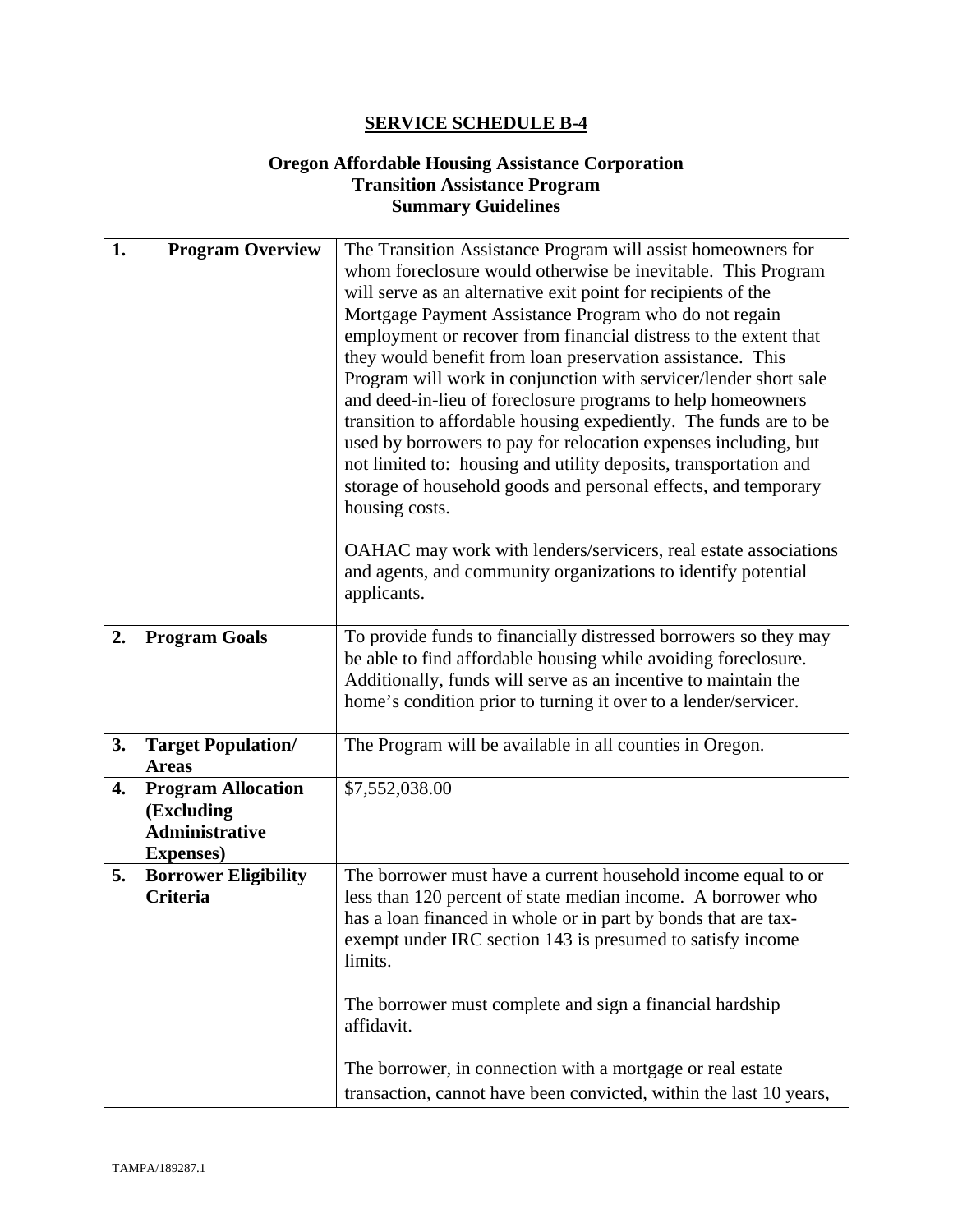|    |                                                               | of any one of the following: (A) felony larceny, theft, fraud or                                                                                                                                                                                          |
|----|---------------------------------------------------------------|-----------------------------------------------------------------------------------------------------------------------------------------------------------------------------------------------------------------------------------------------------------|
|    |                                                               | forgery, $(B)$ money laundering or $(C)$ tax evasion.                                                                                                                                                                                                     |
|    |                                                               |                                                                                                                                                                                                                                                           |
|    |                                                               | The borrower must complete a short sale or deed- in-lieu of                                                                                                                                                                                               |
|    |                                                               | foreclosure agreement.                                                                                                                                                                                                                                    |
| 6. | Property/Loan                                                 | The subject property must be an owner-occupied, primary                                                                                                                                                                                                   |
|    | <b>Eligibility Criteria</b>                                   | residence unless the borrower has relocated in the last 24 months,<br>and provides documentation that the property was such<br>borrower's primary residence prior to relocation and satisfies<br>certain other qualifying criteria.                       |
|    |                                                               | The unpaid principal balance of the borrower's first lien mortgage<br>cannot exceed \$350,000 unless certain qualifying conditions are<br>met. In no instance can the unpaid principal balance of the<br>borrower's first lien mortgage exceed \$729,750. |
|    |                                                               | The subject property must be a one-unit, single-family residence<br>(including condominiums and townhomes) located in Oregon,                                                                                                                             |
| 7. | <b>Program Exclusions</b>                                     | The borrower cannot own other residential real property.                                                                                                                                                                                                  |
|    |                                                               | The borrower cannot be in active bankruptcy.                                                                                                                                                                                                              |
| 8. | <b>Structure of</b><br><b>Assistance</b>                      | This Program will not be structured as a loan.                                                                                                                                                                                                            |
| 9. | <b>Per Household</b><br><b>Assistance</b>                     | Maximum benefit is \$3,000 per household.                                                                                                                                                                                                                 |
|    | 10. Duration of Assistance                                    | One-time payment to the borrower at or after closing (transfer of<br>title) of the deed-in-lieu or short sale transaction.                                                                                                                                |
|    | 11. Estimated Number of<br>Participating<br><b>Households</b> | 2,500                                                                                                                                                                                                                                                     |
|    | 12. Program Inception/<br><b>Duration</b>                     | The Program will be operational in July 2011. The Program is<br>expected to last 30 months.                                                                                                                                                               |
|    | 13. Program Interactions                                      | It is anticipated the Program will provide additional support to                                                                                                                                                                                          |
|    | with Other Programs                                           | eligible recipients above and beyond the assistance provided                                                                                                                                                                                              |
|    | (e.g. other HFA                                               | through HAFA. The Program would essentially fill gaps for the                                                                                                                                                                                             |
|    | programs)                                                     | borrower in areas where HAFA assistance falls short of the                                                                                                                                                                                                |
|    |                                                               | resources needed for a successful transition.<br>None.                                                                                                                                                                                                    |
|    | 14. Program Interactions<br>with HAMP                         |                                                                                                                                                                                                                                                           |
|    | 15. Program Leverage                                          | There is no current anticipated leverage; however this program                                                                                                                                                                                            |
|    | with Other Financial                                          | will be layered on any other resources the borrower is able to                                                                                                                                                                                            |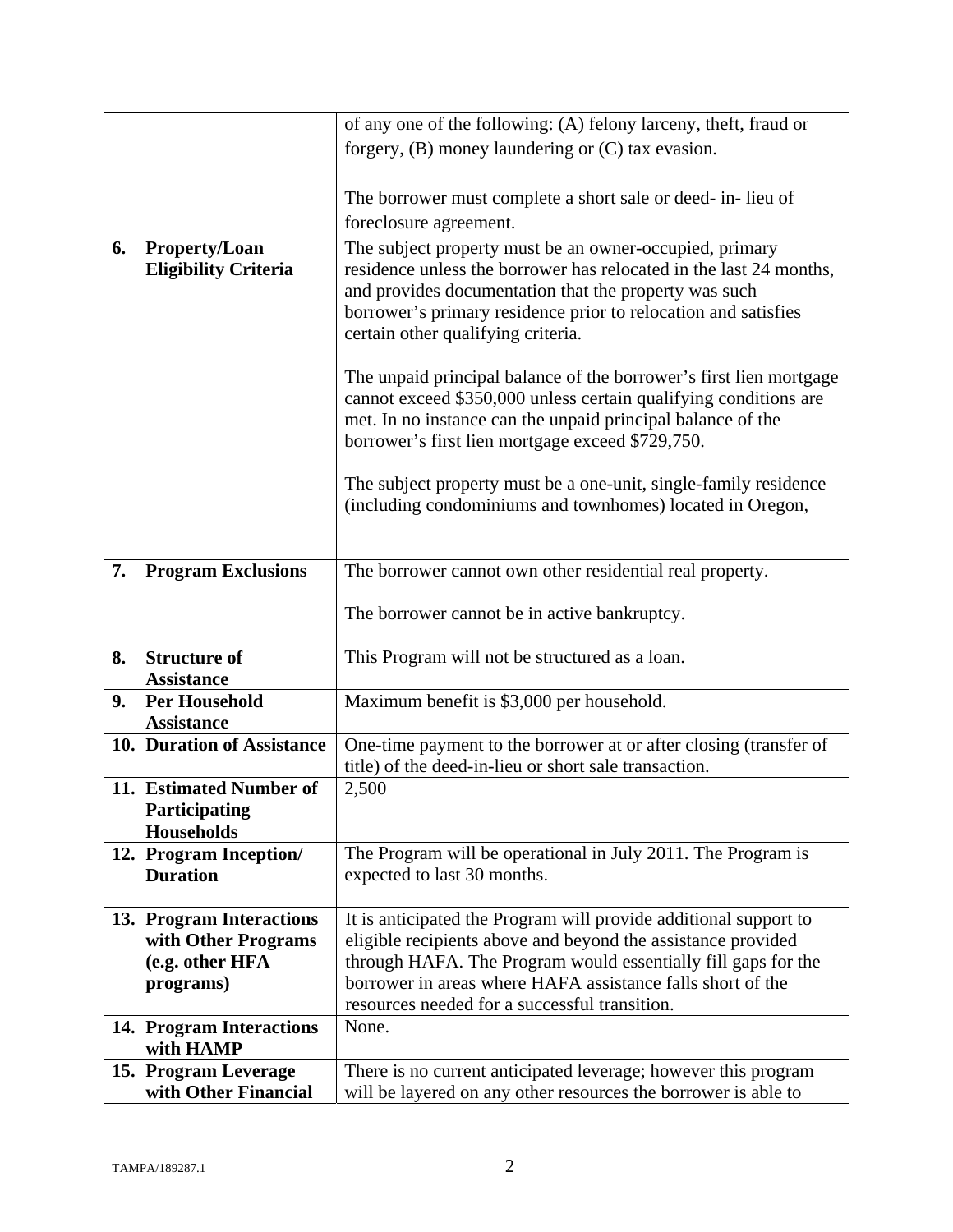| <b>Resources</b>    | receive for leaving their home before foreclosure. |
|---------------------|----------------------------------------------------|
| 16. Qualify as an   | $\boxtimes$ No<br>$\exists$ Yes                    |
| <b>Unemployment</b> |                                                    |
| <b>Program</b>      |                                                    |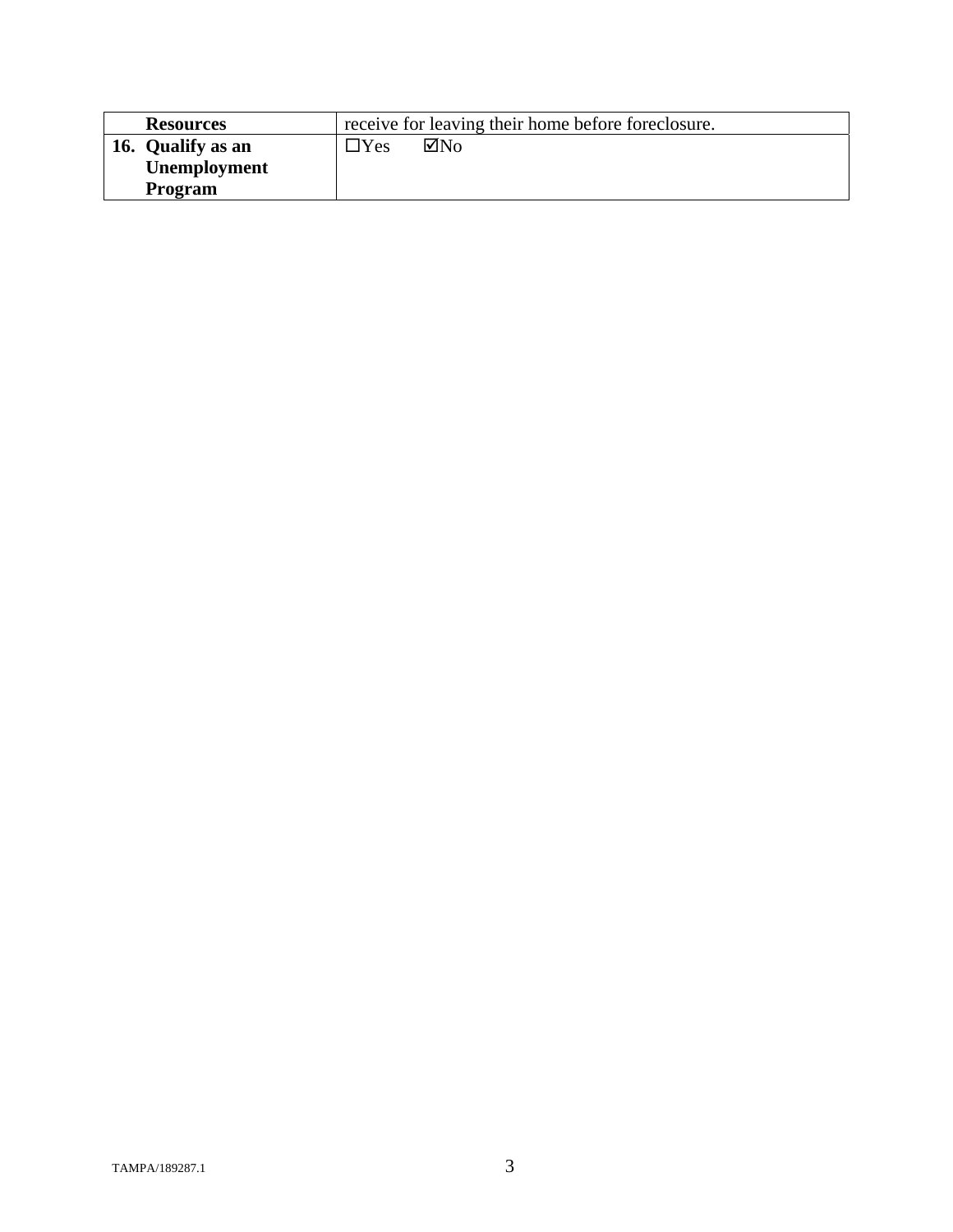## **Oregon Affordable Housing Assistance Corporation Loan Refinancing Assistance Pilot Project Summary Guidelines**

| 1. | <b>Program Overview</b>     | The Loan Refinancing Assistance Pilot will target two Oregon       |
|----|-----------------------------|--------------------------------------------------------------------|
|    |                             | counties hit hard by the housing crisis. Under this program,       |
|    |                             | Oregon Affordable Housing Assistance Corporation (OAHAC),          |
|    |                             | after review and approval by Oregon Housing and Community          |
|    |                             | Services (OHCS), will purchase loans on behalf of homeowners       |
|    |                             | with negative equity mortgages, who have recovered from            |
|    |                             | unemployment, underemployment or financial distress and show       |
|    |                             | the capability to pay a mortgage payment based on a principal      |
|    |                             | amount reflective of the current market value of the home. All     |
|    |                             | loans will be purchased by OAHAC at or below the current           |
|    |                             | appraised value of the home securing the loan and at least 10      |
|    |                             | percent below the current unpaid principal balance. After the      |
|    |                             | loans have been purchased, OAHAC will empower OHCS to              |
|    |                             | oversee the immediate refinance of the OAHAC mortgages based       |
|    |                             | on and to set the principal amount equal to the home's current     |
|    |                             | appraised value.                                                   |
| 2. | <b>Program Goals</b>        | The Loan Refinancing Assistance Pilot Project's goals are to       |
|    |                             | assist homeowners escape acute negative equity situations, help to |
|    |                             | slow the ongoing decline in property value, and provide approved   |
|    |                             | homeowners with reliable, affordable, sustainable mortgages.       |
| 3. | <b>Target Population/</b>   | The Program will be available in two Oregon counties, Deschutes    |
|    | <b>Areas</b>                | and Jackson, and focus exclusively on homeowners who have          |
|    |                             | recovered from a financial hardship, are saddled with negative     |
|    |                             | equity mortgages, and demonstrate the capability to pay a loan     |
|    |                             | refinanced at the home's current value.                            |
| 4. | <b>Program Allocation</b>   | \$10,000,000.00                                                    |
|    | (Excluding                  |                                                                    |
|    | Administrative              |                                                                    |
|    | <b>Expenses</b> )           |                                                                    |
| 5. | <b>Borrower Eligibility</b> | The homeowner must have a current household income equal to        |
|    | <b>Criteria</b>             | or less than 120 percent of state median income. A homeowner       |
|    |                             | who has a loan financed in whole or in part by bonds that are tax  |
|    |                             | exempt under IRC section 143 is presumed to satisfy income         |
|    |                             | limits.                                                            |
|    |                             |                                                                    |
|    |                             | The homeowner must have experienced a verifiable loss of           |
|    |                             | income or other demonstrable financial hardship.                   |
|    |                             | The borrower must demonstrate the ability to meet standard         |
|    |                             |                                                                    |
|    |                             | payment ratios at the home's current appraised value.              |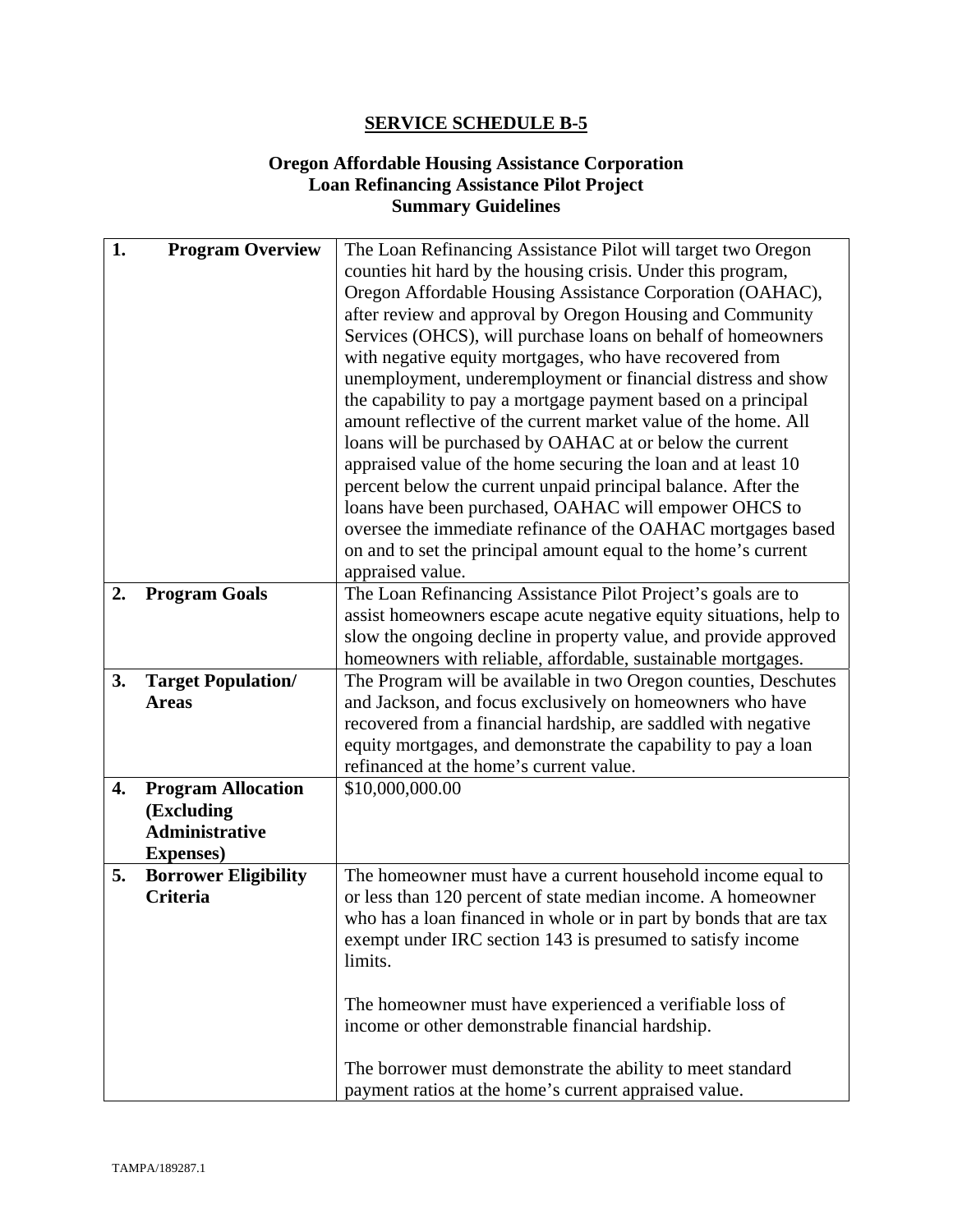|    |                                | The homeowner must complete and sign a Financial Hardship<br>Affidavit attesting to the prior loss of income or other applicable<br>financial hardship.                                                                                                       |
|----|--------------------------------|---------------------------------------------------------------------------------------------------------------------------------------------------------------------------------------------------------------------------------------------------------------|
|    |                                | The borrower, in connection with a mortgage or real estate<br>transaction, cannot have been convicted, within the last 10 years,<br>of any one of the following: (A) felony larceny, theft, fraud or<br>forgery, $(B)$ money laundering or $(C)$ tax evasion. |
| 6. | Property/Loan                  | The subject property must be an owner-occupied, primary                                                                                                                                                                                                       |
|    | Eligibility Criteria           | residence and be located in Oregon.                                                                                                                                                                                                                           |
|    |                                | The mortgage has substantial negative equity.                                                                                                                                                                                                                 |
|    |                                | The unpaid principal balance of the homeowner's first lien<br>mortgage cannot exceed \$499,000.                                                                                                                                                               |
|    |                                | Loans must be purchased at or below appraised market value of<br>the home.                                                                                                                                                                                    |
|    |                                | Loans can only be purchased if the lender/servicer has discounted<br>the price of the loan by at least 10 percent of the current unpaid<br>principal balance.                                                                                                 |
| 7. | Program Exclusions             | First lien mortgages that are home equity lines of credit.                                                                                                                                                                                                    |
|    |                                | Third party contracts and other private party loans.<br>The homeowner cannot own other residential real property.                                                                                                                                             |
|    |                                | Employees of Oregon Housing and Community Services, partner<br>agencies, or contractors.                                                                                                                                                                      |
| 8. | <b>Structure of Assistance</b> | The refinanced mortgage will be for a term of 30 years, carry a                                                                                                                                                                                               |
|    |                                | fixed interest rate (to be set by OAHAC and apply uniformly for                                                                                                                                                                                               |
|    |                                | all borrowers) and the loan amount will be set at the current<br>appraised value of the home.                                                                                                                                                                 |
|    |                                | The Pilot is envisioned as a revolving fund. OAHAC will buy                                                                                                                                                                                                   |
|    |                                | distressed mortgages on a homeowner's behalf, and then                                                                                                                                                                                                        |
|    |                                | empower OHCS to refinance with the homeowner at current                                                                                                                                                                                                       |
|    |                                | appraised value and service the loan. When the loan demonstrates                                                                                                                                                                                              |
|    |                                | healthy, reliable performance, OHCS may arrange for take-out                                                                                                                                                                                                  |
|    |                                | financing or sell the loan and revolve the funding directly back to<br>OAHAC until December 31, 2017. After December 31, 2017 all                                                                                                                             |
|    |                                | repayments and profits, if any, will be returned to Treasury.                                                                                                                                                                                                 |
| 9. | Per Household                  | Anticipated per household assistance is \$125,000-\$150,000.                                                                                                                                                                                                  |
|    | Assistance                     |                                                                                                                                                                                                                                                               |
|    | 10. Duration of Assistance     | Assistance will be a one time payment with high touch servicing.                                                                                                                                                                                              |
|    |                                | Any required counseling will be provided by HUD approved                                                                                                                                                                                                      |
|    | 11. Estimated Number of        | agencies using outside (non-HHF) resources.<br>OAHAC anticipates helping approximately 330 homeowners.                                                                                                                                                        |
|    |                                |                                                                                                                                                                                                                                                               |